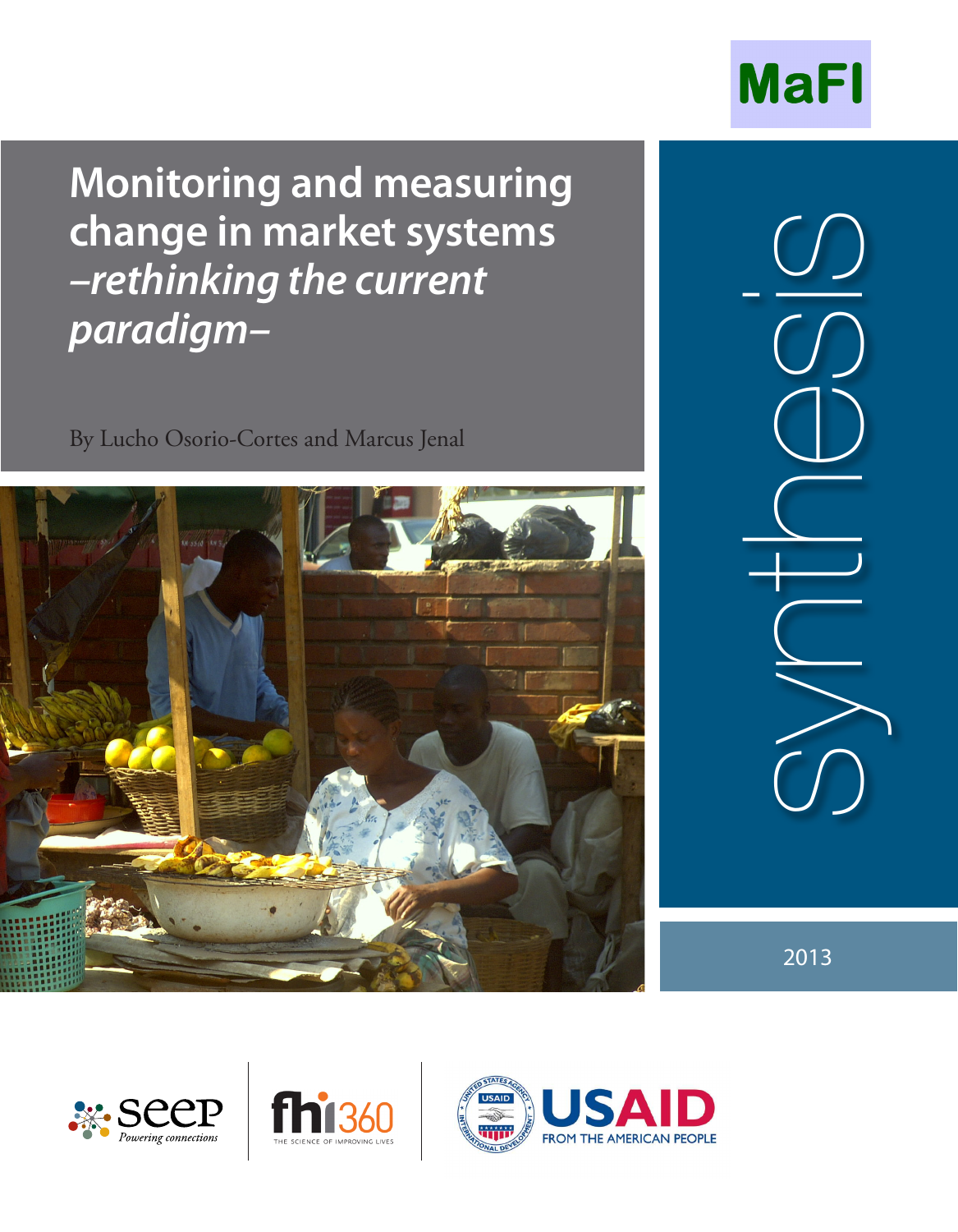Copyright © 2013 The SEEP Network

Sections of this publication may be copied or adapted to meet local needs without the permission of The SEEP Network, provided that the parts copied are distributed for free or at cost—not for profit. Please credit The SEEP Network and "Monitoring and measuring change in market systems –rethinking the current paradigm–."

For any commercial reproduction, please obtain permission from:

The SEEP Network

1611 N. Kent St., Suite 610

Arlington, VA 22209

(tel): 202-534-1400 (fax): 703-276-1433

Email: seep@seepnetwork.org

Printed in the United States of America.

To access this publication online, visit www.seepnetwork.org.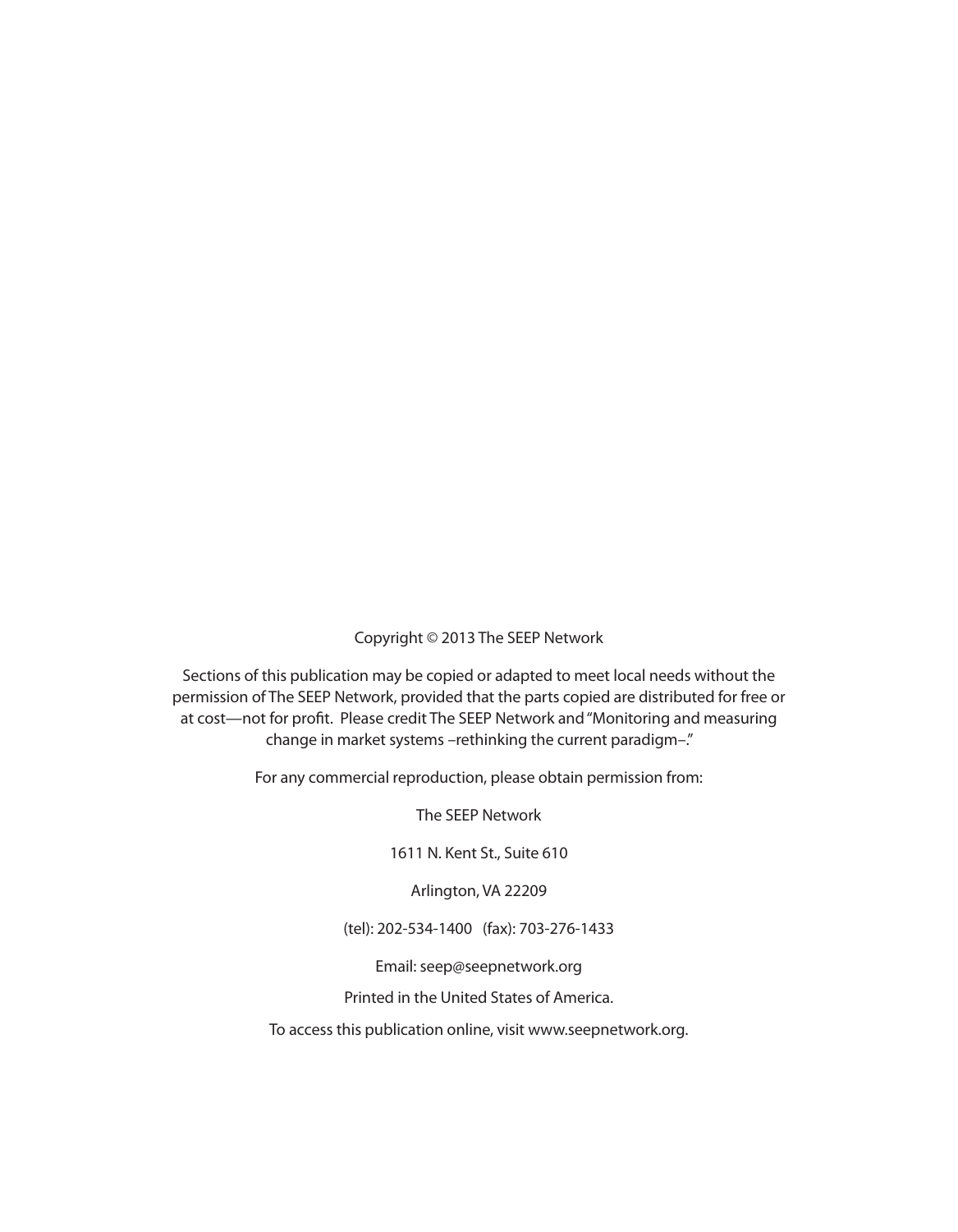# TABLE OF CONTENTS

| <b>Acknowledgments</b>                                                        | iv             |
|-------------------------------------------------------------------------------|----------------|
| Introduction                                                                  | 1              |
| Main obstacles and challenges with the current M&E paradigm                   | $\overline{2}$ |
| Excessive focus on our direct effects on the poor                             | $\overline{2}$ |
| Excessive focus on extraction of information for accountability to the donors | 4              |
| Sustainability understood as longevity of our legacy                          | 6              |
| Seven principles to build usable systemic M&E frameworks                      | 7              |
| Principle One: Indirectness of impact                                         | 7              |
| Principle Two: Depth of impact                                                | 8              |
| Principle Three: Network-driven change                                        | 9              |
| Principle Four: Unpredictability                                              | 12             |
| Principle Five: Sensitivity to external signals                               | 12             |
| Principle Six: Information deficit                                            | 13             |
| Principle Seven: Sustainability as adaptability                               | 14             |
| <b>Conclusions</b>                                                            | 15             |
|                                                                               |                |
| <b>Boxes</b>                                                                  |                |
| Box 1. Don't strive for local optima                                          | 2              |
| Box 2. Arguments for results chains                                           | 3              |
| Box 3. Example of a learning project                                          | 4              |

Box 4. View on current M&E frameworks 5

Box 5. Achieving change in complex systems 5

Box 6. How practitioners approach sustainability 6 6

Box 7. The Free Actor Network (FAN) Approach 11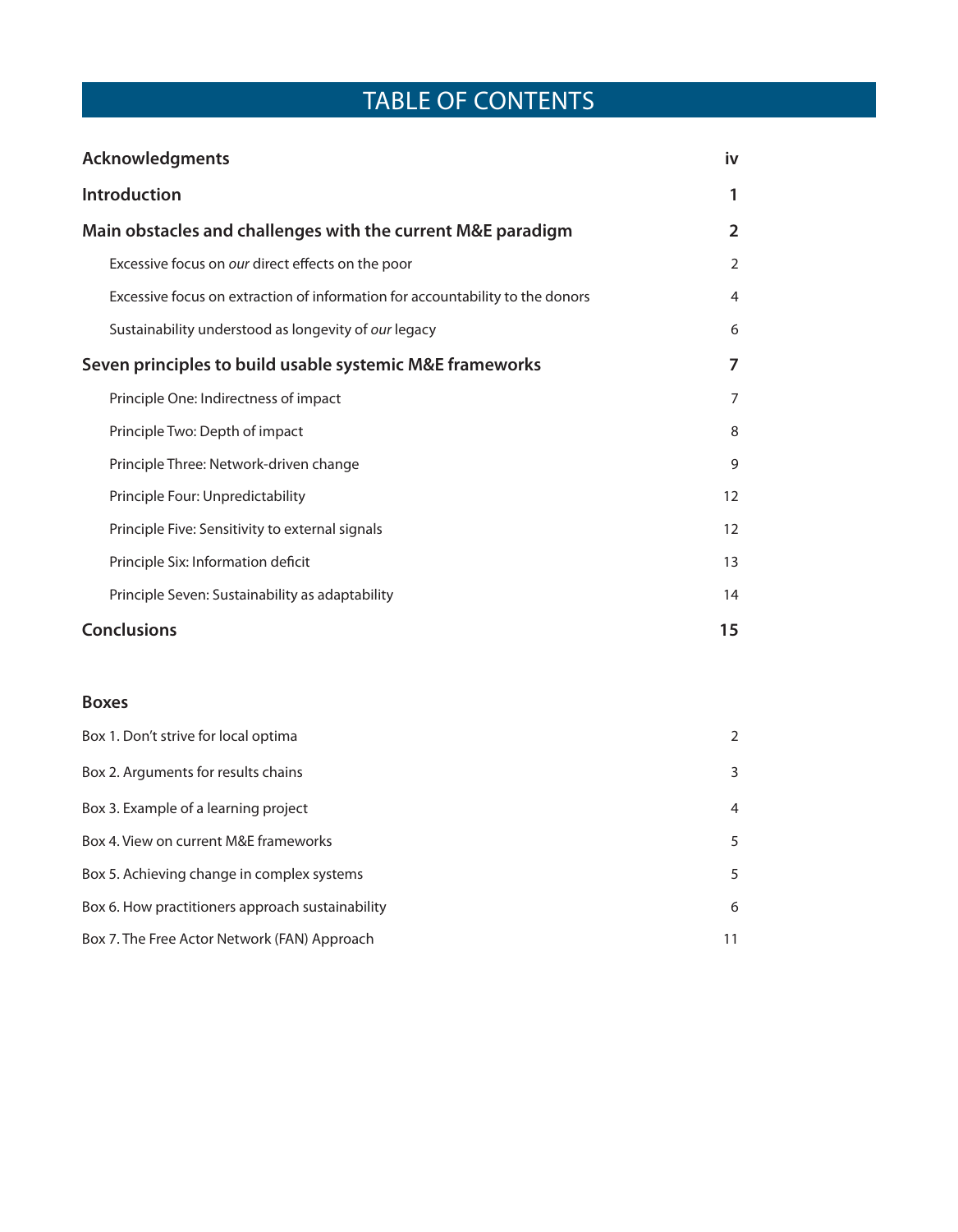# ACKNOWLEDGEMENTS

This initiative is part of a wider one called "The MaFI-festo", which started in June 2010. The MaFI-festo and the systemic M&E initiative would have not been possible without the continued support and drive to push the boundaries of development practice of the SEEP Network.

The coordination and production of the e-consultation, webinar, podcasts, and the systemic M&E plenary during the SEEP Annual Conference that took place during the second half of 2012 would have not been possible without the generous support of FHI360.

Thanks to USAID's Microlinks and QED for their collaboration and logistic coordination during the production of the e-consultation.

Thanks to Kate Lauer, Mike Field, Stacey Young, Eelke Wielinga, Shamim Bodhanya, Elizabeth Dunn, Richard Hummelbrunner, Shawn Cunningham and Margie Brand for their time, enthusiasm and experience. They made the webinar and plenary not only possible but great successes in terms of the quality and intensity of the discussion and learning.

Last but not least, thanks to all the MaFI members who have been discussing about these issues since 2010 and to the non-MaFI members who participated in the e-consultation, webinar and SEEP plenary in 2012. Their voices have guided the direction and emphases of this process and shed light on practical issues that would have been very difficult to discover using secondary sources.

To know more about MaFI, the MaFI-festo or the Systemic M&E initiative, please go to: http://bit.ly/aboutmafi or www.seepnetwork.org/marketfacil or contact Lucho Osorio, the facilitator of MaFI at luis.osorio@practicalaction. org.uk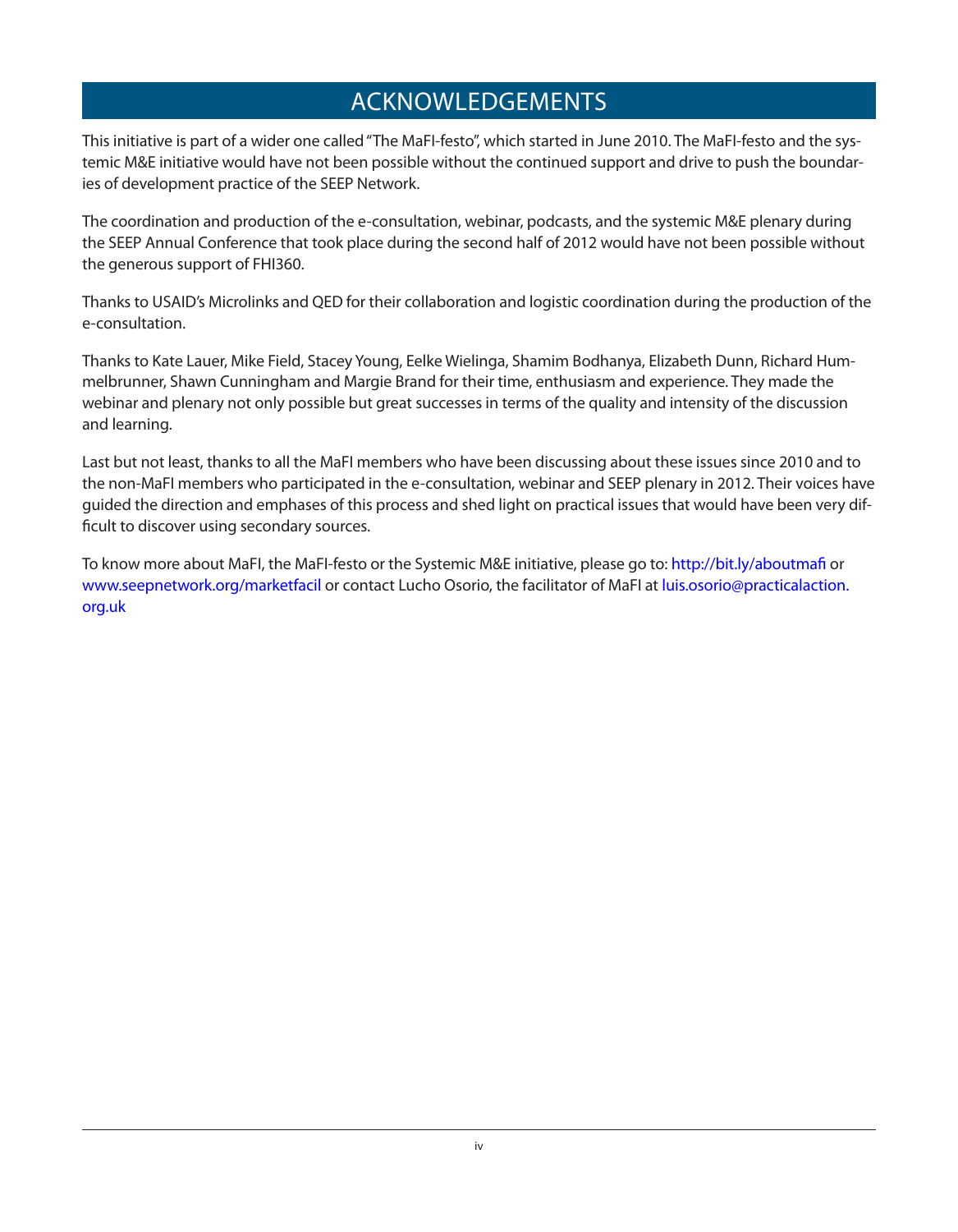# **Introduction**

As is widely experienced, markets are not static, but in constant flux. The changes are not predictable and often surprising, even after thorough market analysis and strategic planning. Our interventions turn out results that were either unforeseen or unanticipated. This type of behavior creates specific challenges for monitoring and evaluation of development interventions. Changes in markets must be monitored and measured using approaches that embrace their dynamic and unpredictable nature. Advances in complexity sciences can provide useful principles and concepts to build the foundations of more effective and relevant monitoring and evaluation frameworks for both market and financial systems.

This paper is a synthesis of the work of the Systemic Monitoring and Evaluation (M&E) initiative of the SEEP Network between August and December 2012. The initiative, coordinated by MaFI (The Market Facilitation Initiative), brought together practitioners and academics to explore two issues:

- • the **obstacles and challenges** that field practitioners face when trying to monitor and evaluate changes in market systems using the current linear, top-down, rigid, mechanistic paradigm.
- • the **principles and guidelines** that can bring donors and practitioners together to build systemic M&E frameworks and tools that produce not only relevant evidence about their impacts on markets systems, but also appropriate and timely information for field practitioners to navigate the fast changing and unpredictable landscape of market systems.

Besides earlier and ongoing discussions on the LinkedIn group of the Market Facilitation Initiative (MaFI)<sup>1</sup>, the Systemic M&E Initiative specifically featured the following events:

- • A **three-day e-consultation** on USAID's Microlinks platform, exploring cutting-edge thinking about effective ways to measure impacts of market and financial development interventions.<sup>2</sup>
- • A **webinar** where four experienced speakers discussed systemic approaches from the perspective of their own work. They came from the practitioner, donor and academic communities and focused mainly on issues regarding field implementation and M&E, organizational learning, financial access and networks.<sup>3</sup>
- • The **opening plenary of the 2012 SEEP Annual Conference** titled "Measuring Impact in Market Systems: Rethinking the Current Paradigm". This plenary brought together practitioners and experts to explore cutting edge thinking and inquiry in effective ways to measure results of market and financial development interventions.<sup>4</sup>
- • Two **podcasts** with experts in complexity thinking: David Snowden of Cognitive Edge and Shamim Bodhanya of the University of KwaZulu Natal. Snowden and Bodhanya talk about the challenges of dealing with complex adaptive systems and how we can master them by using approaches and tools from systems thinking and emerging approaches based on complexity sciences.<sup>5</sup>

This paper is based on a discussion paper published in October that was intended to promote online and in-person discussions. It follows the structure of the earlier paper and enriches it with insights and quotes from the e-consultation, the webinar, the podcasts, and the opening plenary of the SEEP Annual Conference.<sup>6</sup>

- 4. Watch a recording of the plenary session here: https://vimeo.com/54887176
- 5. The podcasts can be accessed via the MaFI website: http://www.seepnetwork.org/marketfacil
- 6. Original discussion paper produced and edited by Lucho Osorio and Marcus Jenal. The original discussion paper can be accessed at http://www. slideshare.net/marketfacil/systemic-mand-e-paper-3oct12

<sup>1.</sup> For more information on MaFI go to http://bit.ly/aboutmafi or http://www.seepnetwork.org/marketfacil

<sup>2.</sup> Explore the discussions here: http://bit.ly/PSk7Ow

<sup>3.</sup> Listen to a recording of the webinar here: http://irgltd.adobeconnect.com/p5t6d9r63kj/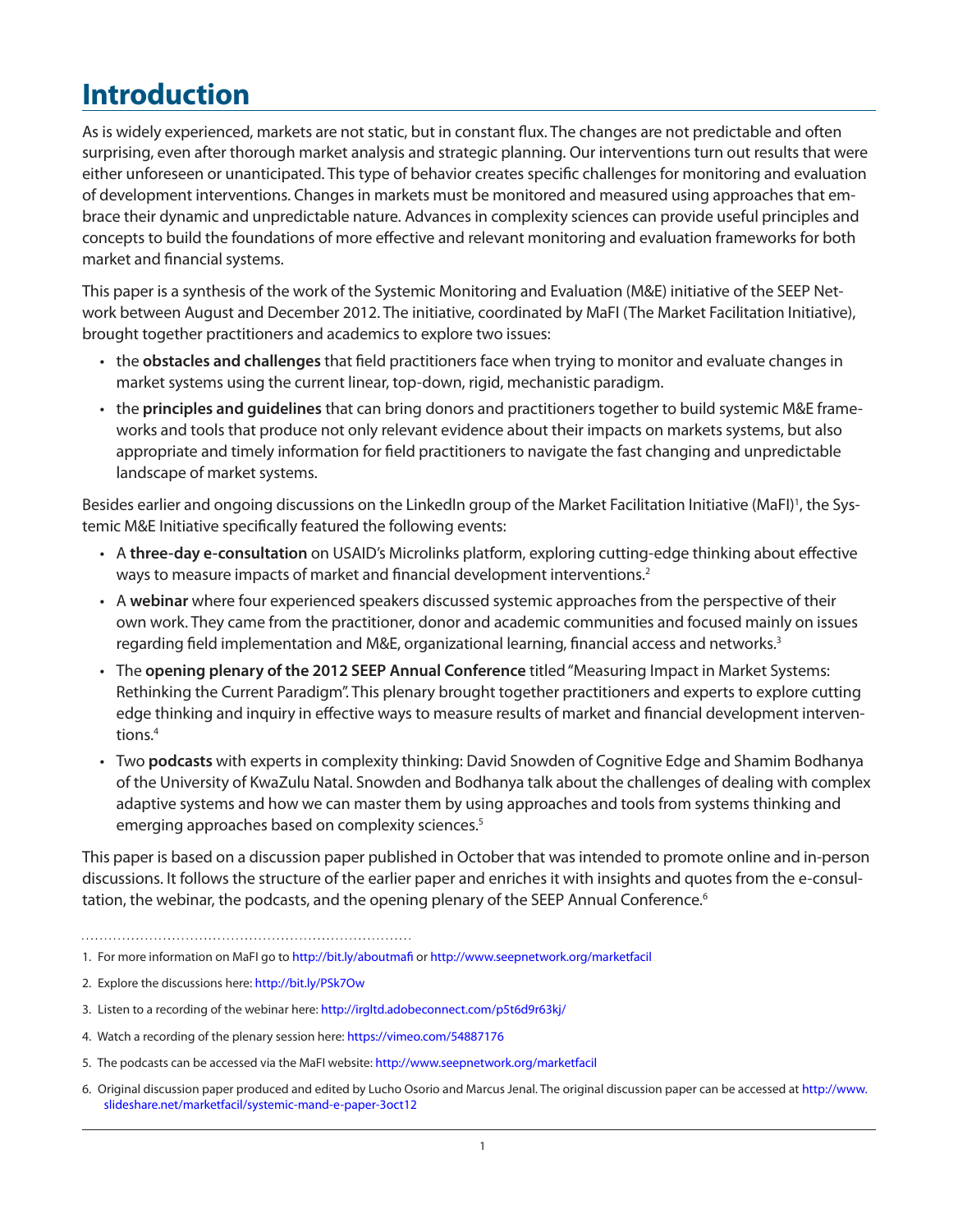# **Main obstacles and challenges with the current M&E paradigm**

## **Excessive focus on our direct effects on the poor**

Donors, parliaments and eventually taxpayers ask development projects to prove their direct impacts on the poor: how many schools or hospitals did WE build; how many cows or bags of improved seeds did WE deliver; how many training workshops did WE host and how many people attended; etc. The list of the inputs and services that we, the development agents, can deliver is long.

### **Box 1. Don't strive for local optima**

The world is organized in subsystems aggregated into larger subsystems, aggregated into still larger subsystems. A cell in the liver is a subsystem of an organ, which is a subsystem of a human as an organism. The human is a subsystem of a family or a producer group, which again is a part of a value chain, which is a subsystem of the market. In systems thinking terms, this is called the hierarchy of systems.

Hierarchical systems evolve from the bottom up. The purpose of the upper layers of the hierarchy is to serve the purpose of the lower layers. To be a highly functional system, hierarchy must balance the welfare, freedoms, and responsibilities of the subsystems and the total system. As consequence we should not intervene in parts of the system to create local optima while ignoring the whole, e.g. helping one group of producers to strive without having a vision or the awareness of how these "localized" improvements will contribute to changes in the wider market system. This could have negative consequences for the overall functioning of the system but most importantly for the sustainability of our interventions. Our aim should be to enhance system properties, such as growth, stability, diversity, resilience, and sustainability – whether they are easily measured or not.<sup>7</sup>

Measuring our direct impacts on the "poor" is possible when using a direct delivery approach because the relationship between the provider and the receiver is straightforward and easily verifiable; consequently, it is possible to attribute changes at the level of the "poor" to a project intervention. These direct delivery approaches have, however, proven not to be sustainable. Therefore, there has been a drive for more systemic approaches to market development.

In the e-consultation, the difficulties to satisfy the demand for visible, direct changes within the poor when using systemic approaches were discussed. Explicitly mentioned were issues of additionality, attribution, and timing.

Systemic approaches aim to catalyze change, inducing spillover effects to indirectly drive and scale up change. This poses a challenge to attribute changes to the project, as external factors have an increasing influence on scale and nature of change further up the results chain. Similarly, programs facilitate the behavior of market players who in turn incentivize others to behave differently. With this approach, the distinction between groups that are "treated" and "untreated" is not always clear, and it is difficult to distinguish which target groups are actually driving change. Finally, measuring change over time is difficult because of variable timescales for different interventions to take effect at different points in the results chain, feedback loops and delays of visible impacts beyond the project's lifetime.

Detailed planning and standardized result measurement frameworks are believed to help development projects to plan their impact on the poor and measure it afterwards. Causal models or results chains are used to connect

<sup>7.</sup> Donella H. Meadows (2008): Thinking in Systems. A Primer. Edited by Diana Wright, Sustainability Institute. Chelsea Green Publishing, White River Junction, Vermont. Pages 82-85 and page 178.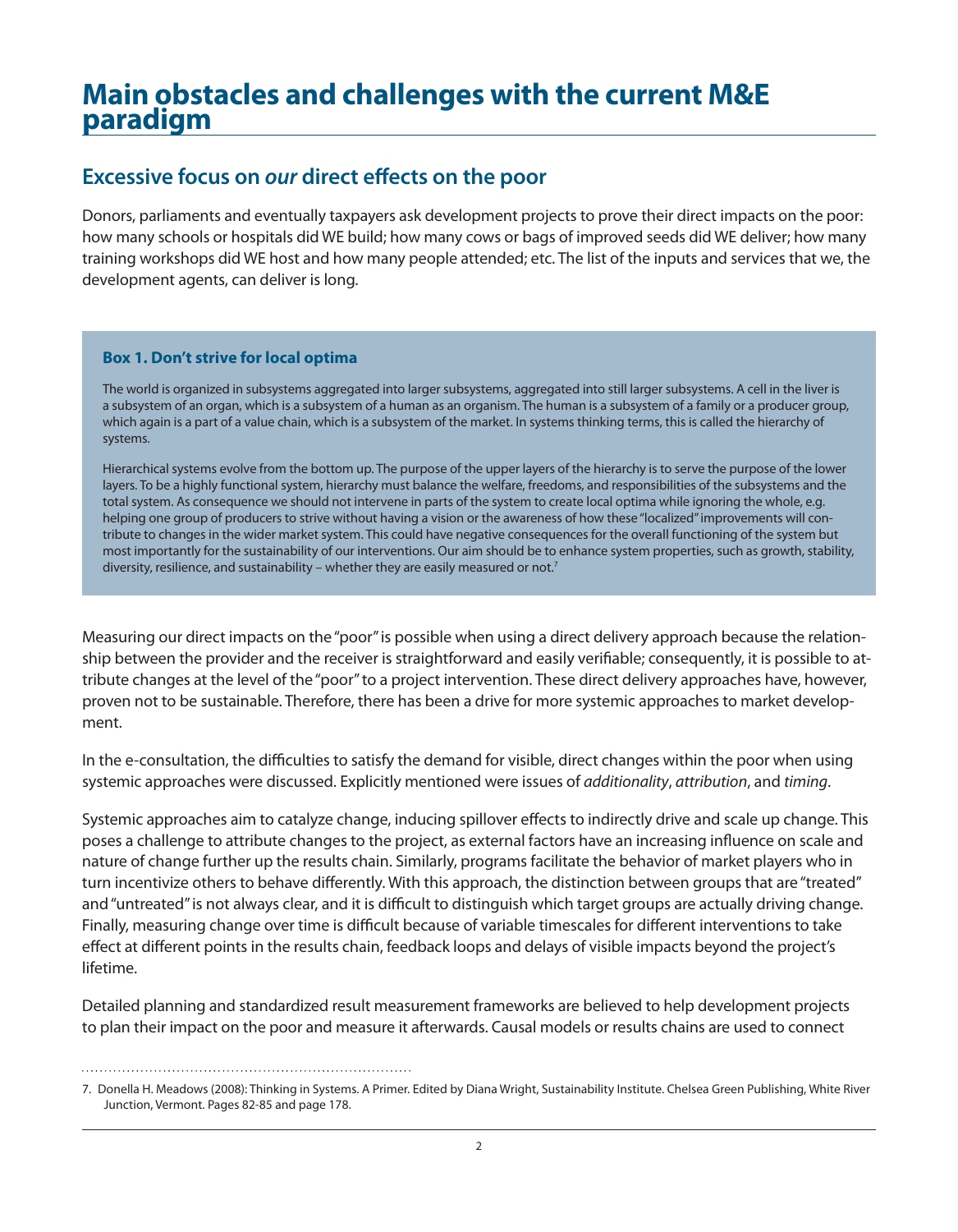project activity and expected results. M&E approaches, procedures and tools focus on collecting information along these results chains, on numbers of beneficiaries, and changes at beneficiary level.

## The pros of causal models

In the e-consultation, some practitioners advocated for the use of causal models to describe the intended impact from project intervention all the way to the target population. They argued that these models enable the project to be explicit about what they do and why and guide discussions within the project team, and with donors and project partners.

Mike Field, a presenter in the webinar, showcased the monitoring framework of his project which is successfully using results chains as an integral part of the project's learning framework. Instead of a focus on results, the results chains used in Field's project are focusing on processes that are needed to reach the intended change at the level of the poor and allow the project team to reflect whether these changes are actually happening.

## **Box 2. Arguments for results chains**

"Results chains are a means of illustrating and explicating our ideas about how a particular intervention or set of interventions is going to lead to changes in our environment" (Christian Pennotti, Care USA; taken from the online discussion)

"We use results chains not for the design of an intervention, but as a tool to graphically synthesize what is in our heads. Results chains reflect rather the way, we (should) think: formulate a causal logic and the assumptions. Hereby discussion of relations between 'boxes' gives the main value. A results chain can be very complex, or rather simple, as long as it reflects our ideas. When we think of a systemic change of a market, we have some decisions to make: which constraints do we address, which target group shall benefit, what would be the benefit for the target group, what the business case for our partner or other market actors, etc. These decisions can be formulated in narrative form but a results chain has proven to be complementing a strategy very well." (Markus Kupper, Katalyst; taken from the online discussion)

## The cons of causal models

Some participants of the e-consultation see that the quality of the monitoring using results chains is still weak. They were concerned that programs struggle to comply with even the basics of impact reporting with some degree of credibility. This is attributed firstly to the capacity of the project staff to implement the M&E frameworks they adhere to and, secondly, to the low priority given to monitoring in project management. As a consequence, some participants advocate for further simplification of the methodology.

Besides that, there is a more fundamental critique against these detailed causal models. From a complexity theory point of view, the design of detailed causal models can, firstly, lead to a premature selection of one or more solutions that make sense to the donors and NGOs at the expense of solutions that make sense to the stakeholders that require processes of participation, convergence and co-creation and that, in most cases, cannot be predicted in detail. Secondly, the complexity of the situations often eludes the capacity of project teams to accurately understand the dynamics and derive a logical intervention strategy and all its possible consequences on the system. These participants argue that simplification must not be done by reducing, negating or ignoring complexity but by accepting it and embracing it.

"'Linear' approaches to M&E would draw the boundaries (important systems concept) too tight and would therefore ignore or minimize spillover effects and hence tend to undervalue structural changes and other spillover effects that were not within the boundary at conceptualization of an intervention." (Shamim Bodhanya, University of KwaZulu Natal)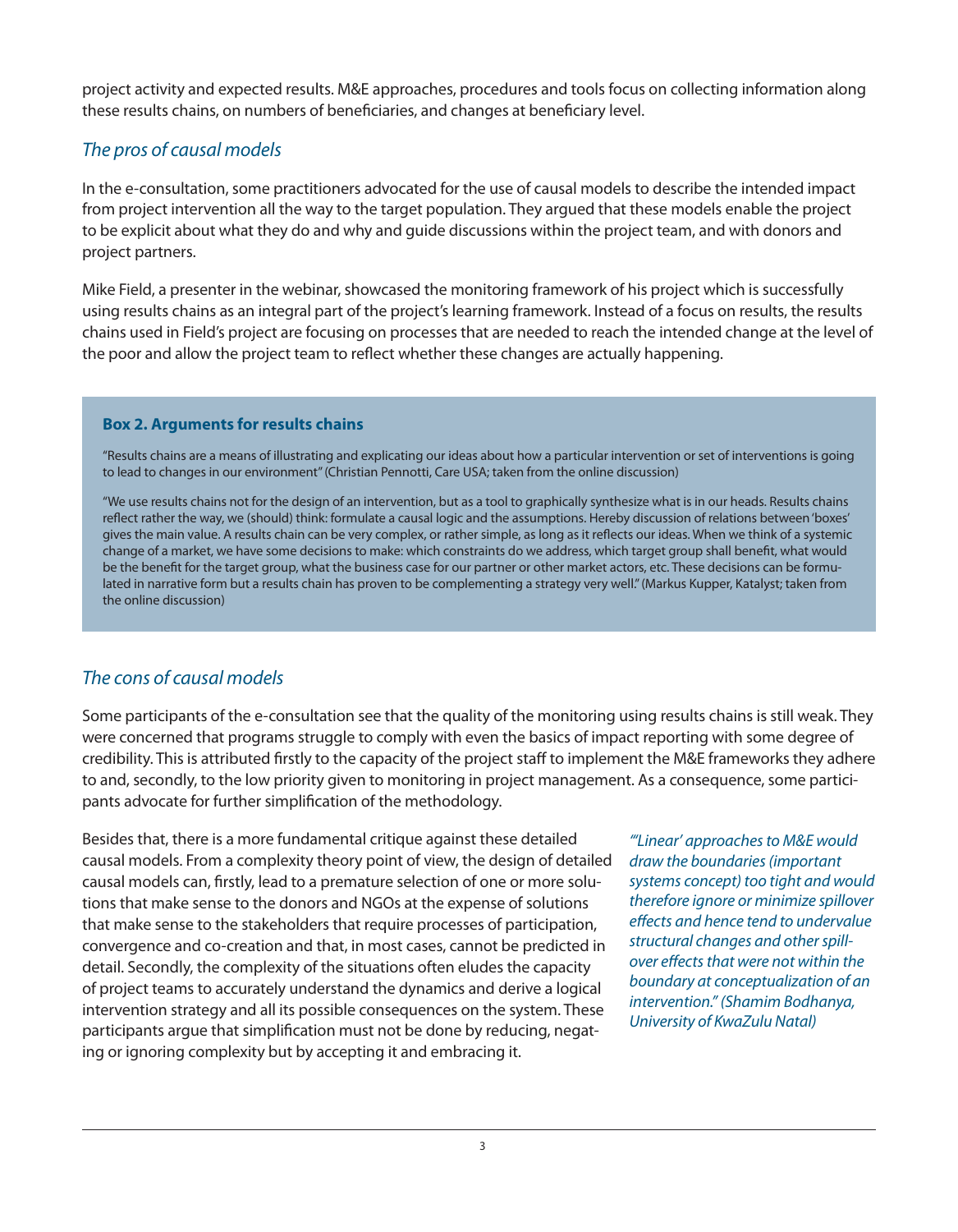From this perspective, there is a need for new approaches that are able to embrace the complexities of reality while at the same time avoid being overly formalistic and burden the project staff with additional work. As causal models are seen as very beneficial by practitioners, they should be able to use them but with the understanding that such models are artifacts that need to evolve as the understanding of the project evolves. Monitoring systems have to become useful for the project staff in fostering this understanding and be an integral part of their work.

## **Excessive focus on extraction of information for accountability to the donors**

In most cases, accountability is translated into an act of keeping track of the resources delivered into the system and demonstrating their positive and direct effect on poverty indicators such as income and employment levels. In direct delivery models, attribution of changes to project interventions is relatively straightforward; in systemic approaches, it is a challenge. Although in practice, more systemic approaches are emerging, the belief in this type of upward accountability is still strong because it gives NGOs, donors, parliaments and taxpayers a comforting sense of control over the implementation process and certainty about the outcomes of their development initiatives. This is needed by the whole development "industry" to survive in a demanding political economy exacerbated by global recession.

In contrast to direct delivery approaches, systemic approaches try to understand how change is happening in a system and how the project can facilitate or catalyze these processes of change. The indicators currently demanded to satisfy accountability towards the donors, however, are not able to show how change is happening nor are they good at describing the future capacity of the system to generate desirable outcomes on an ongoing basis, i.e. measuring the sustainability of the project's interventions.

### **Box 3. Example of a learning project**

Mike Field explained in the webinar how his project is geared towards learning:

"Essentially what we do is to track the process of change instead of just the end results. To do this properly we need to be able to learn as fast as possible and establish learning cycles with as much real time data as possible that show you what change is happening in the system. It is therefore critical to set up a really good learning framework that will help you structure your actual implementation activities. It is critical to structure your interventions within this learning framework. With that knowledge, we are producing a theory how we expect change is going to happen.

"Results chains are our best guess of how the process of change would look like, what kind of components of change we would like to see. The results chains are our primary learning framework. Discussions will be structured around what change has already happened or what expected change has not happened. This would lead us to reflect on the results chains or even the theory of change.

"Essential indicators for change that we use are grouped around performance (capacity and practice), rules and incentives, relationships, and ownership of the process. We have a package of tools to do that. We then quite explicitly try to track how these changes relate to the results chains."

In the reality of the field, practitioners are dealing with highly complex and dynamic economic, social and cultural systems and trying to navigate fast changing and in many cases unpredictable landscapes of opportunities and risks. Current M&E systems catering for upward accountability become an additional burden of data collection – most of which is meaningless, irrelevant or outdated, tied to predefined and rigid work plans and log-frames, and decoupled from realities and needs on the ground. These systems do not support adaptive project implementation. Attribution of changes to project interventions is done using extrapolations based on alternative scenarios of how things would be without the project or by employing highly expensive randomized control trials, which are questioned for their applicability in complex social settings.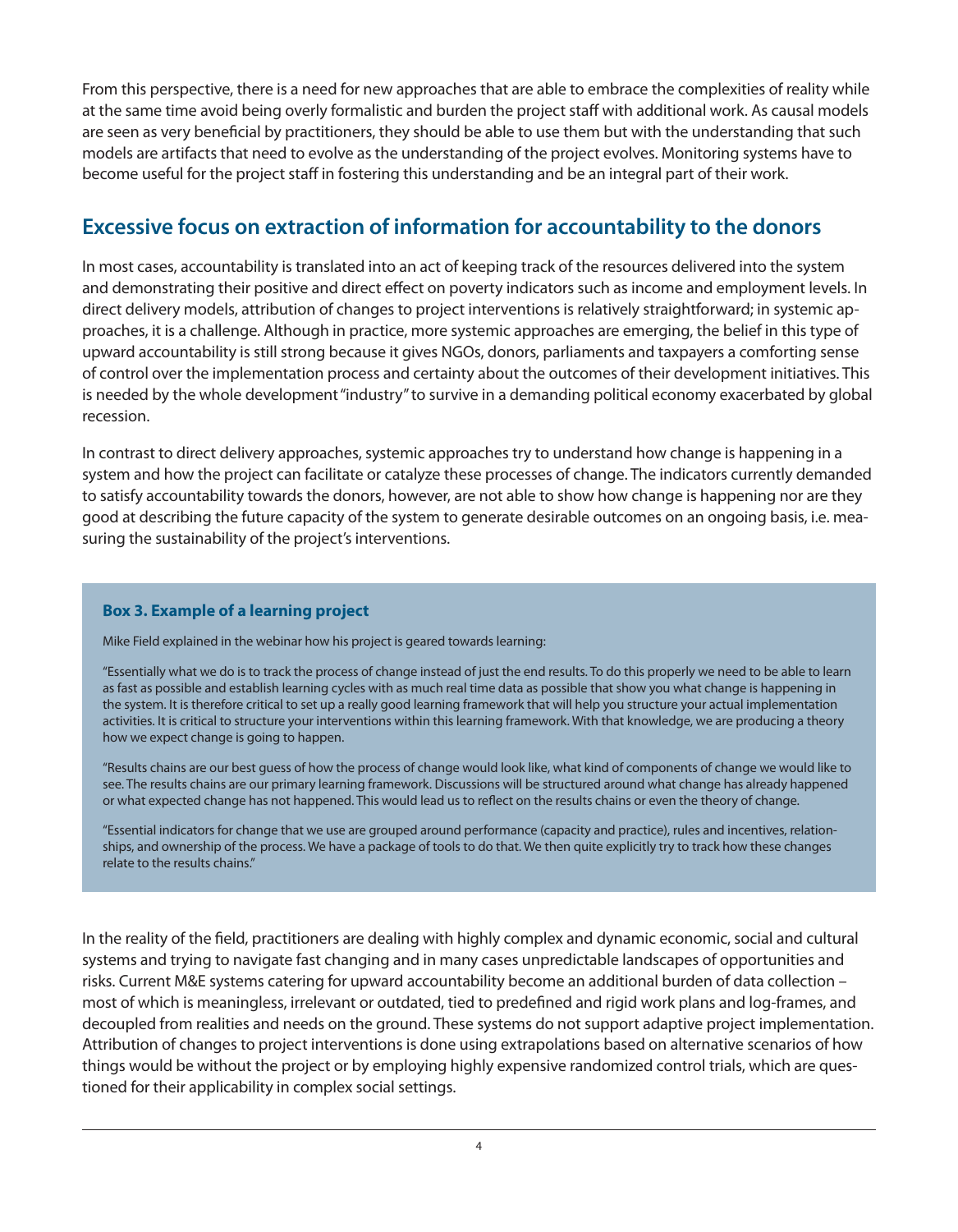#### **Box 4. View on current M&E frameworks**

"The need for accountability led us to pretend that we know more about [how projects can promote change] than we do; that results are reliably achieved by standardized approaches that are not well tailored to their specific contexts; and that measuring these results is fairly straightforward" (Stacey Young during the webinar)

"One: despite all the lip service given to M&E, it remains the poor step-child relative to operations and other project priorities—when push comes to shove, and people are under stress with little time to implement the project activities, M&E just doesn't rise to the top of their priority list but rather the opposite. Two: M&E, particularly in the USAID world, tends to be overly formalistic and geared toward its accountability function; this in turn affects the cultural attitudes toward M&E which in turn affects how we train people in it. Three: as a further result of 1 and 2, M&E rarely functions as a true management tool, it's something to get done to satisfy the donor, which in turn, brings us back to number 1 above, and so the cycle continues." (Gary Woller)

"Is attribution possible? Can ABIF (where I work) measure changes in household incomes in Afghanistan over (let's say) the next 5 years, and plausibly argue that the results of a certain intervention in this tiny project can somehow be isolated from all other influences on the lives of our target group (from the weather, to the road building program, to the capacity building at the Ministry of Agriculture, to the educational advances of the last ten years, to the improvement in electricity supply, to the changes and regional variations in the security environment, to the improvements in local governance... etc. etc.)? I challenge anyone who believes this is possible to show me how!" (James Blewett in an earlier discussion on MaFI)

"You are dealing with a complex adaptive system which doesn't have linear causality but is multi-modulated. So one of the things you have to start to show donors is how their funding […] had a positive impact on the area but you can't show actual attribution because it's dependent on other things that are going on at the same time." (Dave Snowden, Cognitive Edge, from the podcast).

Upward accountability tied to quantitative changes at beneficiary levels creates inappropriate incentives for the project managers and implementers on different levels. Firstly, the focus on changes at beneficiary level has incentivized project managers to directly intervene for the poor, creating local optima, mostly ignoring the need for optimization in the wider system to make the intervention sustainable and scalable. Secondly, deliverables and impact targets that are defined during the planning phase incorporated into planning tools and contractually fixed by the donors and the implementers give strong incentives for the implementers to try to control the evolution of the system to make it fit within the agreed plans, instead of promoting adaptive management that "flows" with and leverages the energies of the system. As pointed out by Dave Snowden in the podcast, this has been generalized by Professor Marilyn Strathern's variation of Charles Goodhart's law: "When a measure becomes a target, it ceases to be a good measure". Or as Donella Meadows puts it: "Be especially careful not to confuse effort with result or you will end up with a system that is producing effort, not result." 8

#### **Box 5. Achieving change in complex systems**

"The single biggest shortcoming of non-systemic approaches is that they keep the people they are supposed to benefit out of the driver's seat in their development process. This indicates a problem with lack of sustainability but also hints towards an ethical problem with these approaches to development. Traditional approaches to M&E are not only a reflection of this problem but also a driver of it. The kind of issues we face around accountability drive a particular approach to monitoring and evaluation which in turn drives a particular approach how we choose and shape our development assistance, both its mode and its implementation." (Stacey Young during the webinar)

"There is no linear process of change. Change happens through some momentum where, from actor to actor, or from one interconnected system to another, people start picking up on those changes and we can really track the momentum. Key to that is really having fast cycles to identify where change is still going and being able to support it where it has trailed off. We can identify where we have to insert ourselves in a way that would create a greater ripple effect built on the momentum. We catalyze momentum in internal change process as opposed to an external change process. This essentially guarantees ownership of the change process by local actors." (Mike Field during the webinar)

8. Meadows (2008), p. 140.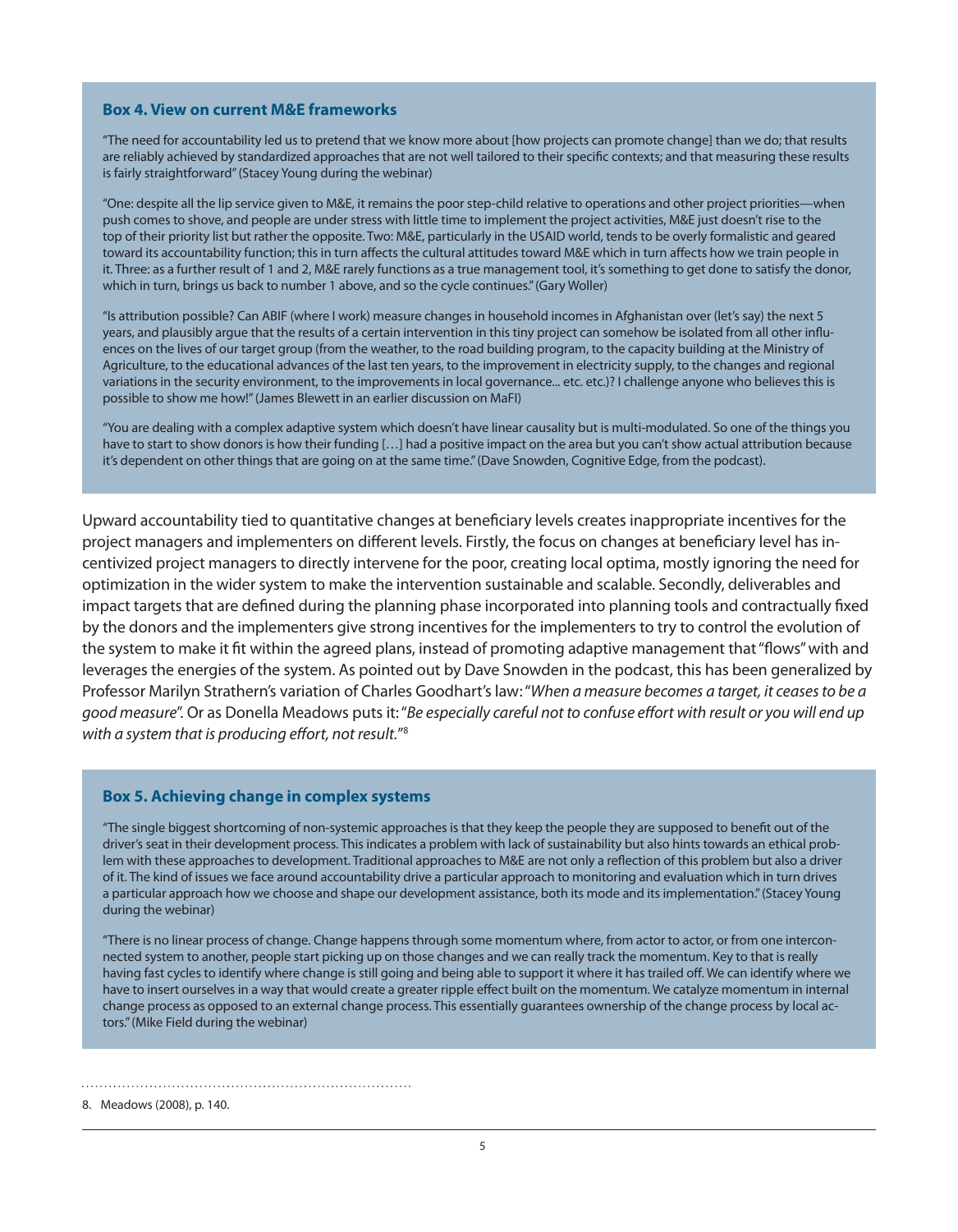# **Sustainability understood as longevity of our legacy**

The understanding of sustainability as the permanence of what development agents do or provide to the poor (i.e. the persistence of the *local optima*) drives the project cycle and the design of M&E frameworks. The goal is to prove that positive changes in poverty indicators within the target population will persist beyond the project and by virtue of the project's deliverables. The dynamic and complex nature of market systems is, however, incompatible with this approach: prices change, industries strive or collapse, droughts devastate crops, new technologies or business models destroy jobs, etc. Too much focus on the permanence or longevity of what development projects provide distracts donors and implementers alike from building and measuring the ability of the market system actors to create their own solutions to withstand current and future shocks and adapt to changes that are very difficult to foresee.

#### **Box 6. How practitioners approach sustainability**

"The concept of sustainability comes from a very linear way of thinking: this is what we have done and we need to make sure that it continues. We now know that the world changes all the time. The concepts of resilience and adaptation are more appropriate." (Jason Wolfe in an earlier discussion on MaFI)

"Where individuals in a community have the option to identify opportunities and take the type of action they wish to and that their decision for action is based not only on the identified opportunity but also on what they as individuals are passionate about doing there is a much greater likelihood of sustainable action." (Chris Pienaar in an earlier discussion on MaFI)

People have been conceptualizing sustainability as systemic change, i.e. fundamental changes to the way that a system like a value chain looks and the way it operates. Three examples of such changes are new or better relationships, learning and adaptation, and broadening of benefits. So sustainability is essentially an emergent property of a system." (Elizabeth Dunn during the SEEP AC opening plenary)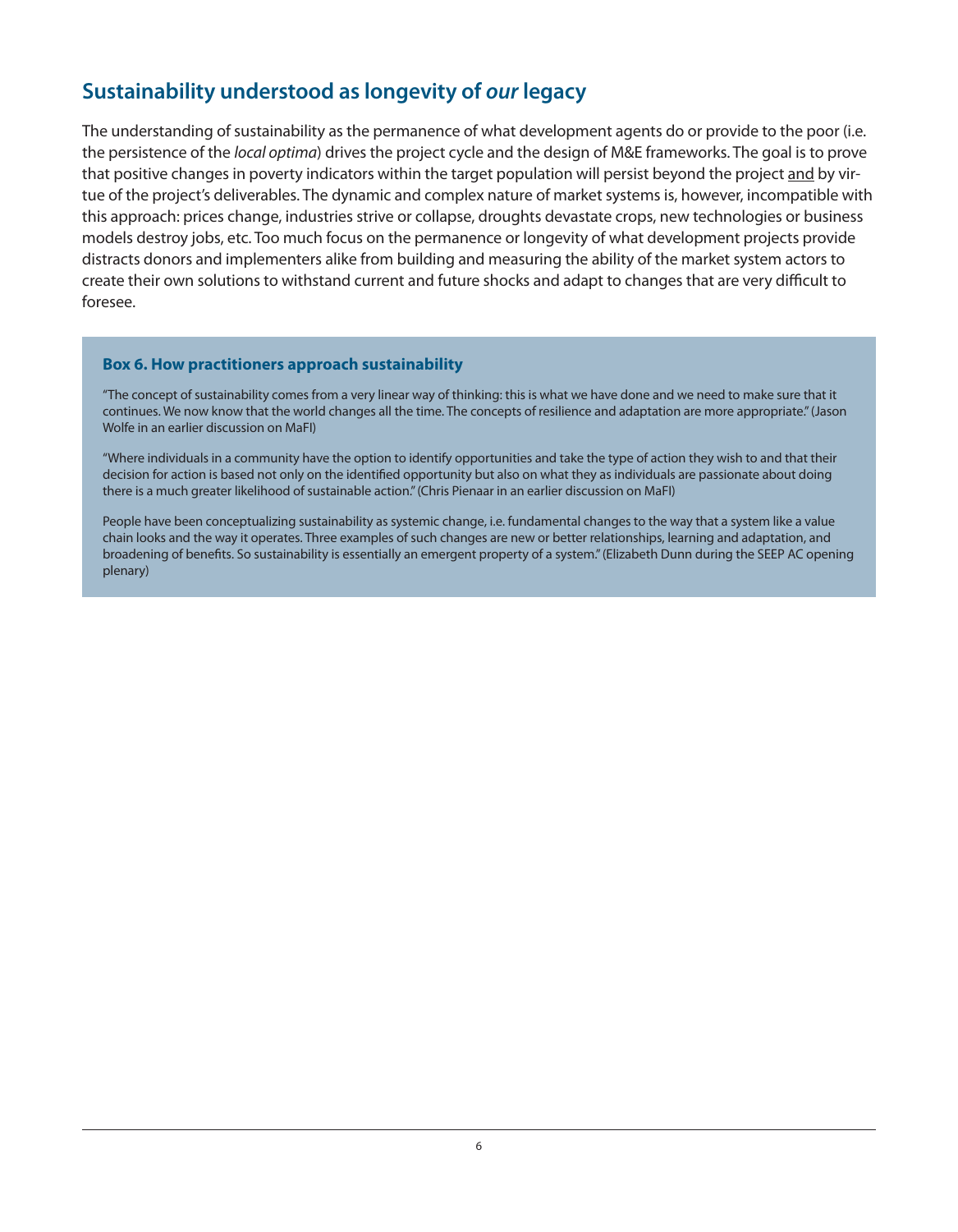# **Seven principles to build usable systemic M&E frameworks**

In this section we present seven principles based on complexity theory and systems thinking and on the premise that systemic M&E approaches, procedures, tools and incentives have to be designed and used to monitor and measure systemic change. Understanding and applying these principles will help project staff to understand their own situation in the system, see their ability to promote change, and tune them to changes they observe in the system.

Systemic change is defined as transformation in the structure or dynamics of a system that lead to impacts on large numbers of people, either in their material conditions or in their behavior.

The original discussion paper proposed five principles that were presented to practitioners during the e-consultation. The discussions led to modifications in the formulation of the principles and the splitting of two principles into four. Some of the reactions of the participants in the e-consultation are also presented below.

The principles are intended to promote debate and convergence between donors, researchers and practitioners in the field of inclusive market development about how to build fully-operational and user-friendly systemic M&E frameworks.

# **Principle One: Indirectness of impact**

In interventions that are systemic all beneficiaries are indirect because their context, relationships and possibilities to access tangible and intangible assets are affected by the system itself, not by the project. The relatively few market actors with whom a project engages directly are in fact collaborators. 9 A project enables these collaborators to test new ideas, demonstrate benefits, mobilize large numbers of other market actors, etc. Collaborators actually work with the facilitators to transform the structures and dynamics of their market system. Examples of collaborators are lead firms, farmer groups, policy-makers, supermarkets, etc. In other words, collaborators are those with whom the facilitator interacts directly to promote or catalyze changes in the structures or dynamics of the market system.



**Figure 1:** Indirect impact of the project. In systemic interventions, impact at the target level is achieved through collaborators and the wider system.

The original formulation of Principle 1 –that in systemic interventions all beneficiaries are indirect beneficiaries- triggered some disagreements during the e-consultation. However, there seems to be a general agreement that there are in fact direct beneficiaries but that we need to be paying more attention to the indirect ones (i.e. those benefited by an improved market system).

<sup>9.</sup> The terms "partners" or "allies" could also be used but the former has been widely used to refer to NGOs and the latter has war/conflict connotations.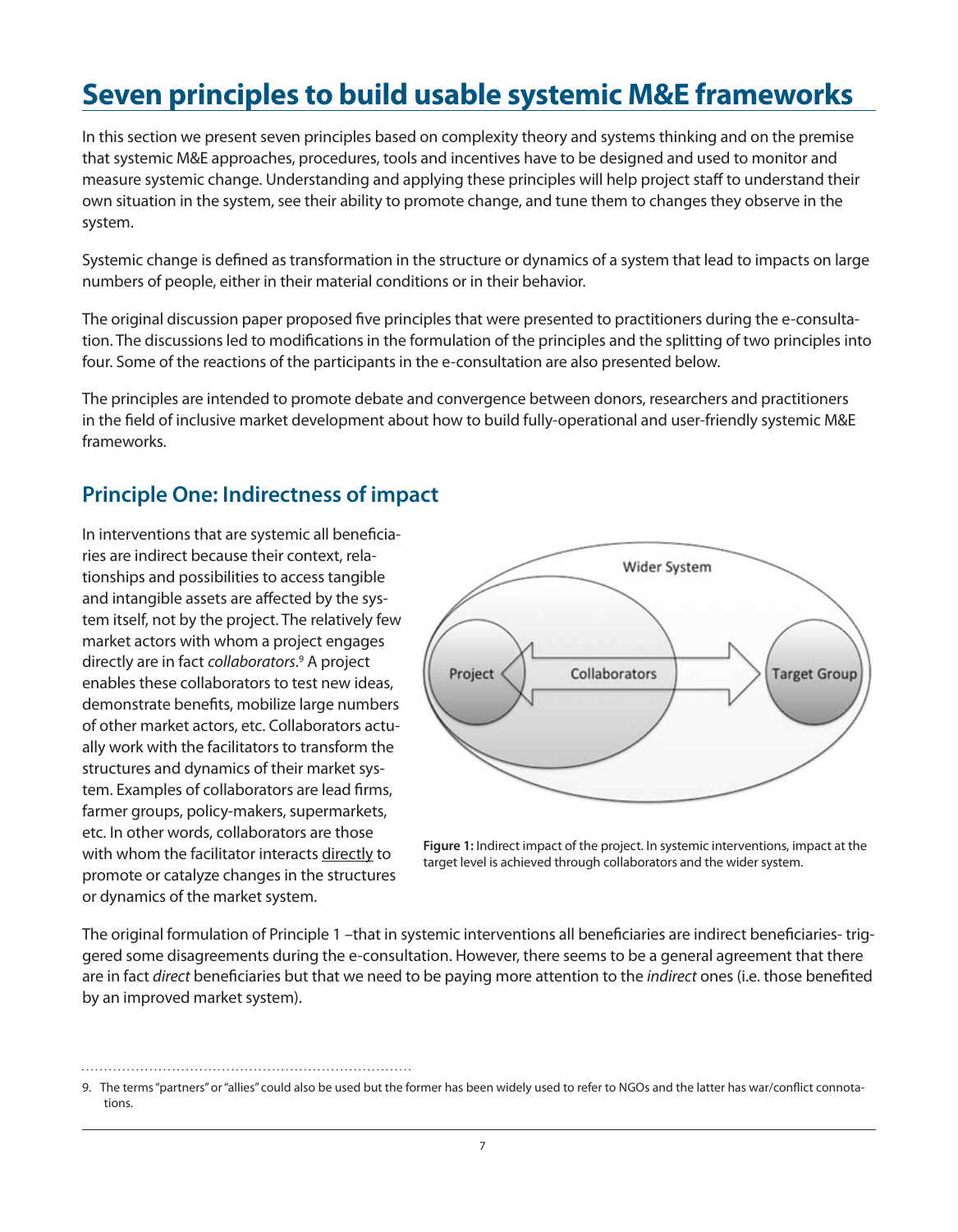This supports the point made above that we need to move from the focus on creating local optima towards facilitating improvements in the whole system, so that change is affecting more people, including the most marginalized. This, however, leads us back to the **definition of systemic change** as transformations in the structure or dynamics of a system that leads to impacts on the material conditions or behavior of large numbers of people.

Therefore, projects have to aspire to systemic changes, reaching target populations indirectly. Consequently, the focus of M&E has to shift from counting direct beneficiaries or assessing direct impacts at beneficiary level to a broader view of changes in the structures and dynamics of the market system with indirect effects on the target populations.

"[…] Our current over-emphasis on direct beneficiaries pushes us to pay attention to the wrong set of people in the system – they are important but they should not be the end goal. We need to be placing much greater emphasis on indirect beneficiaries – who we intend them to be, how we anticipate our probes will reach them, etc. If we shifted our accountability from reaching direct to reaching indirect beneficiaries that would be a very valid and game-changing shift." (Christian Pennotti)

## **Principle Two: Depth of impact**

From a systems perspective, change can take place at different structural levels. If most changes are related to stocks and flows of goods such as number of trainees, beneficiaries' incomes, number of packages of seed sold per month, liters of milk produced by a farmer's cows, or number of new jobs created, we know that sustainability and scalability will suffer. Current M&E practices rely heavily on the use of such superficial indicators. These indicators are useful to detect changes in the system but they take place at the most superficial levels and can therefore be produced with relative ease by the presence and investments of external development agents.

Superficial changes in the system expose market actors to a high risk of relapsing to their earlier (pre-project) states or even worse states such as dependency on donor funding or conflicts and job losses due to inappropriate project subsidies to name just a few.

Focusing the attention on these superficial changes creates a false illusion of success that can easily mislead donors when deciding where, how much and when to invest, and practitioners when deciding how and when to act, what and how much to subsidize, and when to exit. Systems thinking offer us clues to assess the relative depth of impact of our interventions and of the actions of market actors themselves.

One example of a classification of entry points was proposed by Donella Meadows in 1999. Originally, Meadows proposed this classification as a way to get us to think beyond the usual manipulation of "small" parameters such as how much money farmers have in their pockets, how many beds there are in a hospital or how many mosquito nets an NGO distributed in a village, because these are "way too puny."<sup>10</sup> It was in fact "an invitation to think more broadly about the many ways there might be to get systems to change".

Some examples of Meadows' deeper entry points are the structures of distribution of physical inputs; how fast information flows and who has access to it; rules and incentives; the goals of different groups of actors; and even the capacity of the actors in the system to question their own paradigms!

These entry or leverage points are "places within a complex system [...] where a small shift in one thing can produce big changes in everything". However, we should avoid falling in the temptation of believing that we can predict where the best leverage point will be (this would wrongly assume a static view of a market system) or that some

<sup>10.</sup> All quotes in this paragraph and the original list of leverage points are from Donella Meadows (1999): Leverage Points: Places to Intervene in a System. The Sustainability Institute, Hartland, VT.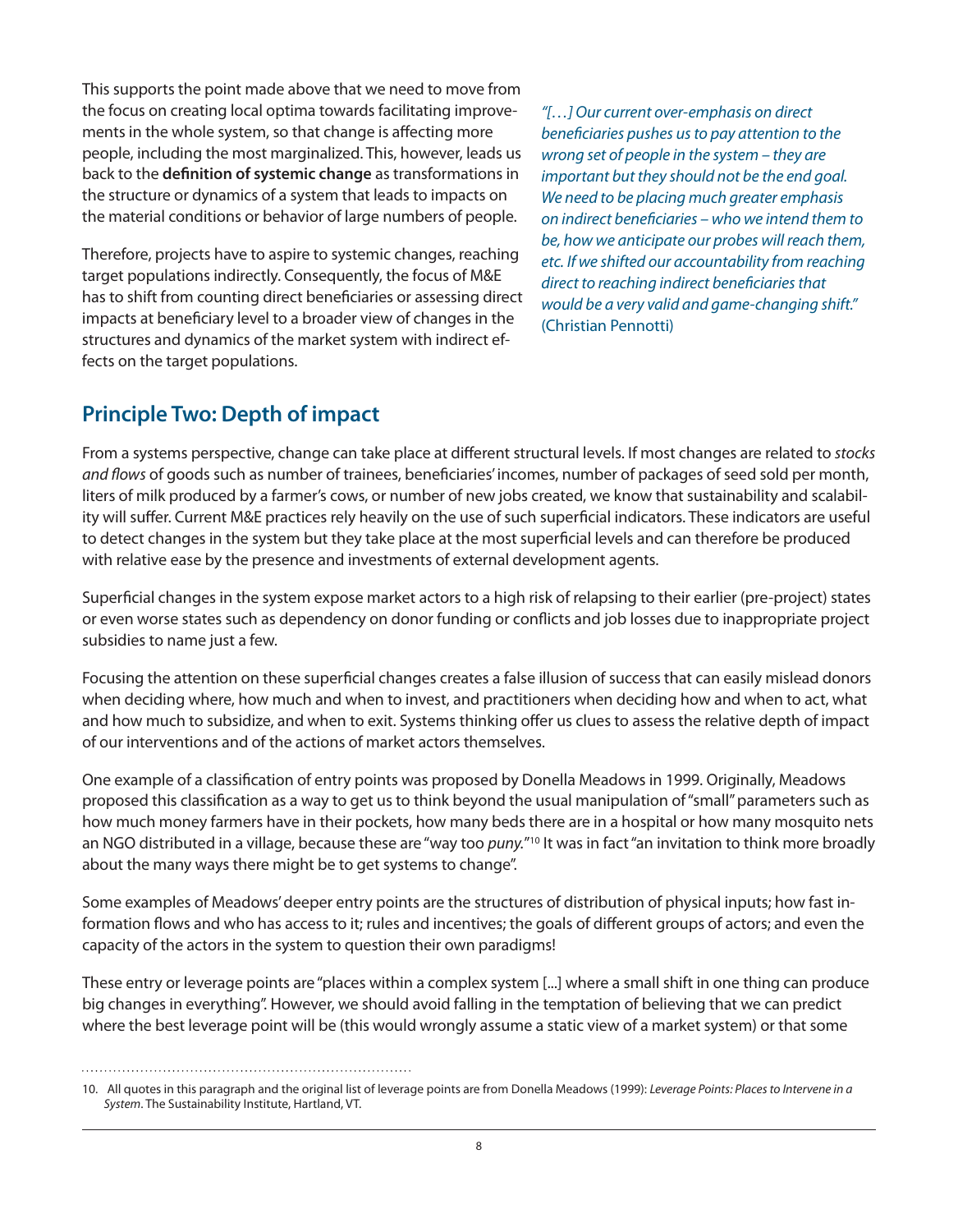leverage points are absolutely better than others (this would wrongly assume no interactions or synergies between leverage points). Although Meadows also finds that often intuition helps us in identifying leverage points but at the same time warns that, instinctively or unknowingly, we often end up pushing these points in the wrong direction.

The best entry points are constantly opening and closing with changes in resources, collaborators or stakeholders involved, investments made by different market actors, etc. This is another reason why helping project teams to learn and adapt faster and collaborate better with other projects and market actors is so important.

A full discussion about leverage points is beyond the scope of this paper, however, one of the reasons why Meadows' classification of leverage points is important in the context of systemic M&E is that it can be turned into a classification of indicators to assess the depth of impact of our interventions and to detect changes in the structures or dynamics of the system at different depths. This can in turn be used to infer trends towards sustainability and scalability. As Meadows said it, "this is work in progress". We can adapt this classification or create new ones that are appropriate for the field of inclusive market systems development and we should test and adapt them to our needs.

In practice, this means that we need to pay closer attention to deeper and more structural changes in the market system, such as creation of new networks, associations, or business models; increased access to information; shifts in power dynamics; collaboration around jointly agreed objectives, etc. Information about what goes on at deeper levels of the market system can be used to determine whether the system is changing its trajectory towards a horizon of more inclusion, productivity and efficiency, and whether it will stick to its new course beyond the life of the project.

# **Principle Three: Network-driven change**

In a systemic intervention, the facilitator engages a set of networks composed of public and private market actors. These networks are the real drivers of systemic change; not the facilitator.

The original formulation of the principle was: "the facilitator does not change the market system; the actors with whom the facilitator collaborates do". The modification was necessary to accommodate experiences from the discussants regarding the fact that the mere presence of the facilitator in a market system can change it (e.g. through changes in the expectations of the stakeholders or information provided by the facilitator to the stakeholders about technologies or practices). This is further explained in Principle 5 here below. Nevertheless, there was broad agreement that the facilitator itself should not be the seen as the long-term driving force, but as an enabler or catalyst of changes that are produced and owned by the system's stakeholders.

To some extent, principle three reinforces principle one by saying that sustained, deep and pervasive change in the market system cannot be driven by the project but by the system itself; it links us back to the question of indirect beneficiaries and widespread change.

The problem with widespread changes that are owned and sustained by large numbers of market actors is that the more success the project has, the harder it becomes to establish causality! As the distance between the facilitators' direct sphere of influence and the intended target groups increases, three things increase exponentially: the number of both steps and actors in the causal chains and the number of uncontrollable forces that influence them. In other words, in a complex system, the further away the cause is from its effects, the harder it becomes to establish causality in a plausible way.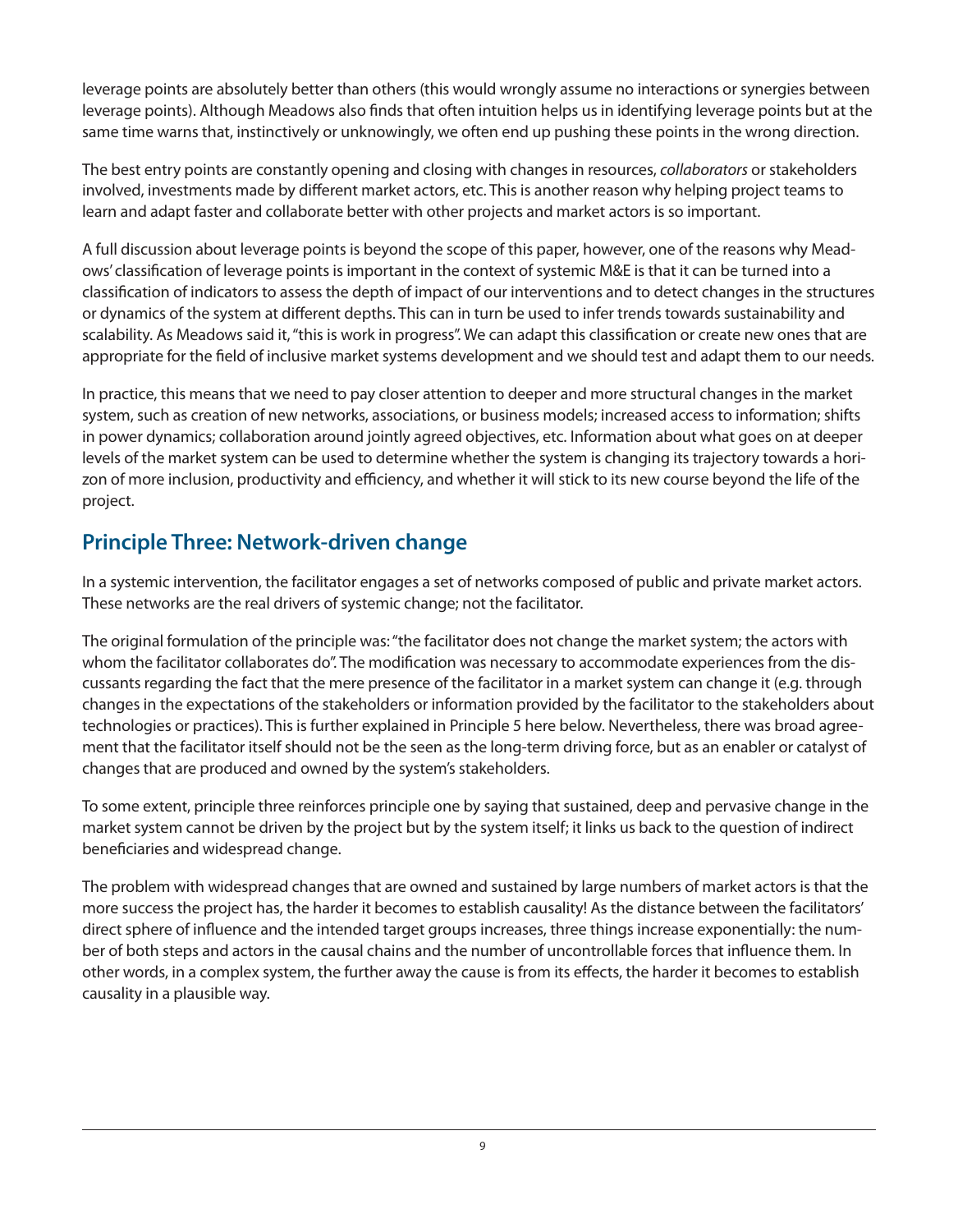In order to overcome this problem, this paper proposes to use an approach of proving the effectiveness of projects using information about:

- • The effects of the project on its immediate sphere of influence: the collaborators and their networks
- The effects that the collaborators' networks have on the system
- • Key characteristics of the structure and dynamics of the wider system that nurture the dissemination of change throughout the wider system

## Effects of the project on its immediate sphere of influence: collaborators and precursor networks

Systemic change is driven and sustained by the system – not by the project. Projects, however, can change the evolutionary path of the system through their influence on specific public and private markets actors: the collaborators. These actors operate, thrive or survive in the system thanks to their connections with and influence upon networks.11 In fact, no matter how powerful or influential individual actors are, they always need the connection to other actors to achieve their objectives within the system. Changes in the dynamics and structures of the system to make it more inclusive, productive and efficient in the long run are disseminated and enabled through networks. A precursor networks, as they are proposed in this paper, are the networks that are in the more or less direct sphere of influence of the project's collaborators.



**Figure 2:** The project influences the wider system through groups of collaborators who are in turn embedded in one or more networks (precursor networks).

Consequently, the role of the facilitator is to kick-start, changes in the system through their work with collaborators and the precursor networks. Changes in the precursor networks are thereby determined to a significant extent by behavioral changes of the collaborators. The project can sustain or amplify widespread structural change by facilitating the precursor networks proliferate change into the wider system.

Precursor networks can be formal or informal, highly hierarchical or flat, small or large, and they can have a very short or long lifespan. In any case, they create spaces, opportunities, incentives and routines for market actors to learn from one another; align their objectives, strategies and activities; pool and leverage resources; experiment with new ideas and disseminate the successful ones throughout the system, etc.

Examples of collaborators and their precursor networks are lead firms and their supply chains, chambers of commerce and their members, farmer associations and their members, etc. Even when it seems that the facilitator engages an individual in the process of change, for example a lead firm, the reality is that changes in the system cannot happen without the individual mobilizing one or more precursor networks, e.g. the lead firm's supply chain.

<sup>11.</sup> The project influences the wider system through groups of collaborators who are in turn embedded in one or more networks (precursor networks).

<sup>12.</sup> http://www.slideshare.net/marketfacil/fan-approach-wielinga-apr2011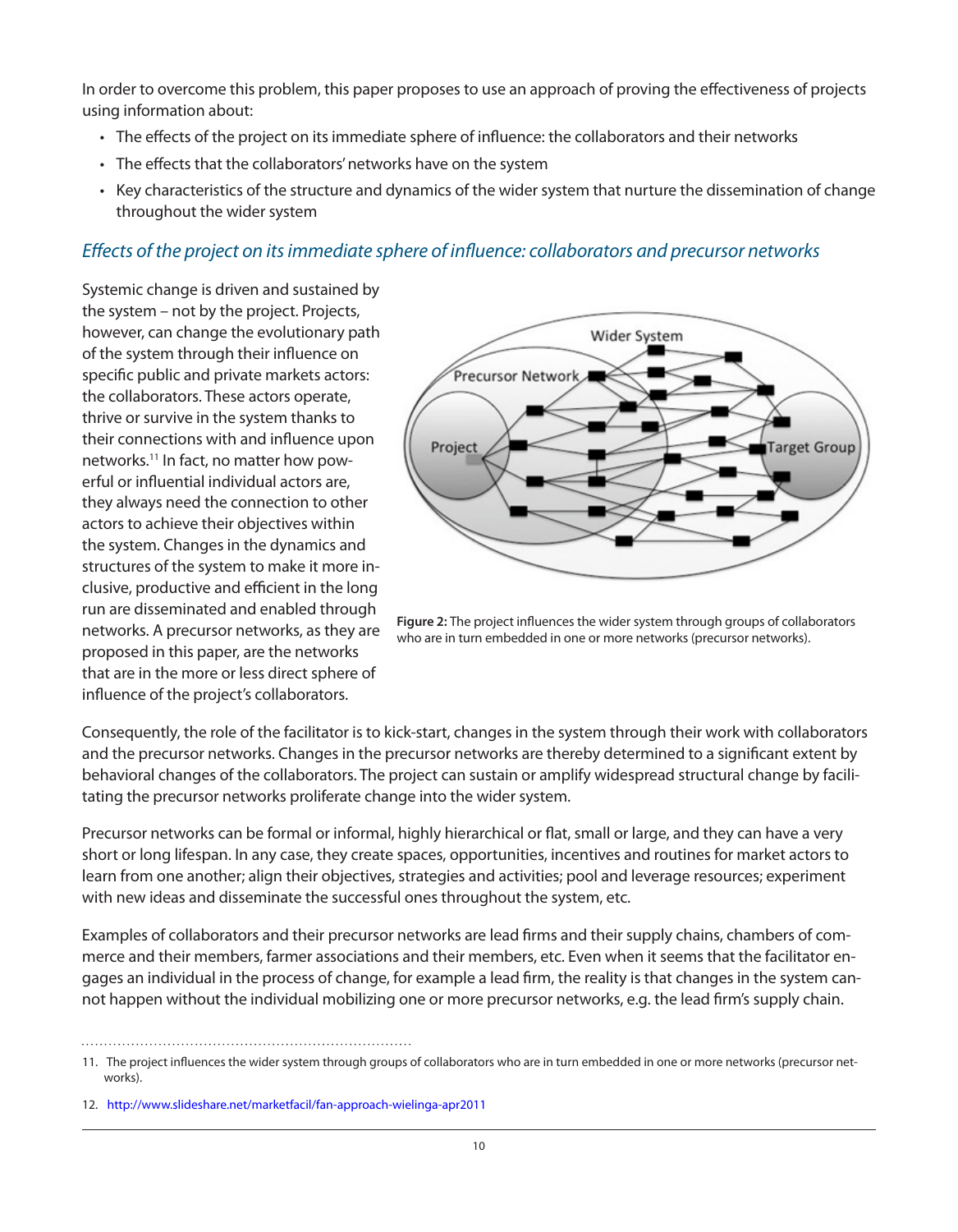#### **Box 7. The Free Actor Network (FAN) Approach (from Eelke Wielinga's presentation in the webinar and email communication)**

Instead of the classical approach that follows the sequence of mission, targets, instruments, competences, performance indicators and finally people that lead to change, Wielinga proposes an approach that starts with the people, their ambitions and their dreams, and helps them to connect to create energy for targets and missions that are relevant to them, leading to changes that matter to them. A shared mission is the result of a good process, not the start of it. Central to a functioning network are special individuals called "free actors" who play an important role in keeping the network alive and vibrant. They are everywhere; "just look around! What networks give you energy and satisfaction? Probably you can identify at least one person who does just a bit more to keep the spirit, to keep people connected, and to maintain the energy level. [They feel] free to do whatever is needed to keep the network vital, with or without a mandate to do so.

"The Free Actor position is distinct from change agents, managers and suppliers. Here it is important to distinguish FUNCTION (the formal mandate in a structure), ROLE (what people perform, at least try) and POSITION (what they acquire in interaction with others). Someone with a function of manager, supplier of change agent can acquire the Free Actor position, thanks to [their] performance for which [they are] trusted by the others. It is also possible to give someone a function (for example as facilitator) that makes it easier to become a free actor. But the function of Free Actor cannot exist: that would require a task description with a mandate, and that is by definition what a free actor does not care about

"If we want to work on what really matters to make networks function properly we need different kind of tools and a different kind of language. We are used to concepts like management and control, hierarchy, planning, risk management. What we need are tools to navigate unknown areas, to recognize patterns, to have options to intervene.

Wielinga presented some tools that have been used in the facilitation of networks such as the Circle of Coherence, the Triangle of Cocreation and the Learning History Method. The methods and tools are described in the FAN (Free Actor Network) approach.<sup>12</sup>

## Effects of precursor networks on the system

A better understanding of how precursor networks can be created, sustained or improved and how they drive change throughout the market system is possible<sup>13</sup> and will allow development agents to improve the design and implementation of their interventions. However, in order to understand the impacts of the project on the wider market system it is also necessary to monitor and measure the effects that the precursor networks have on those parts of the system under their direct sphere of influence (e.g. a lead firm on its suppliers, a cooperative or chamber of commerce on the relationships between their members, etc.).

## Structure and dynamics of the wider system

Accepting that it is impossible to know a system in its totality, it is nevertheless useful to know some critical aspects of its structure and dynamics that will promote or hamper the dissemination of appropriate innovations produced by the activity of precursor networks throughout the wider system. Some of these aspects can be known through studies, project staff, consultants and market actors. Examples of structures are: legislation, rules or social norms that enable or hamper the dissemination of certain types of knowledge or business ideas; population density of a group where the dissemination of ideas is required; existence of transport or telecoms infrastructure; etc. Examples of dynamics are: expected rate of adoption of new ideas within a given target group; consumption and investment patterns; rate of asset transfer within extended families; etc.

This is one of the areas where more research is required in order to understand the relative effects of such structures and dynamics on the innovations produced by the precursor networks.

<sup>13.</sup> It is possible to design indicators to monitor and evaluate how networks evolve and perform. See for example the "nine indicators of growing networks": http://networkweaver.blogspot.co.uk/2010/09/9-indicators-of-growing-networks.html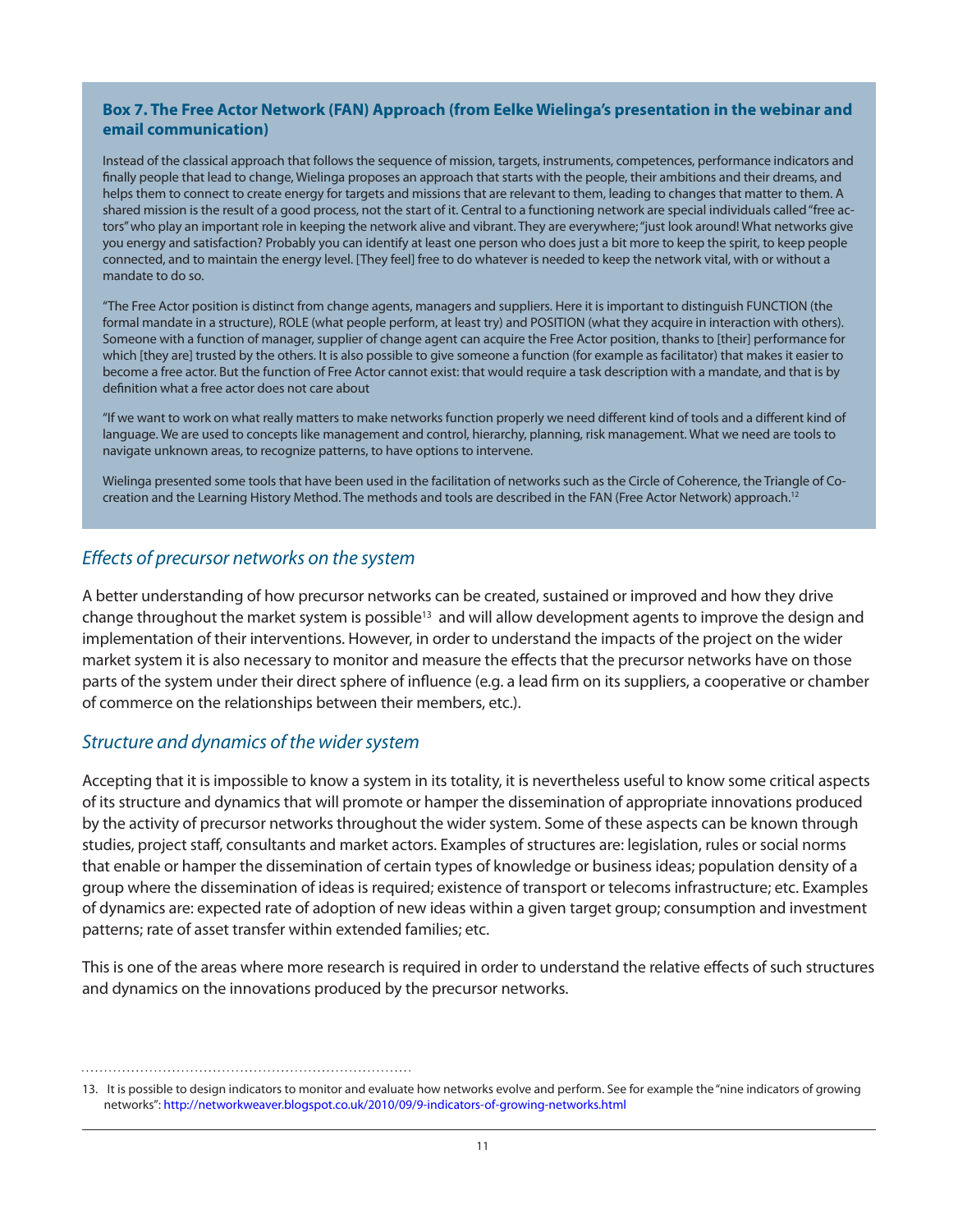# **Principle Four: Unpredictability**

The highly dynamic and unpredictable nature of market systems undermines the effectiveness of tools and approaches that are currently used in market development, such as long-term strategic analysis and planning, log-frames, or fixed indicators and goals. These tools and approaches are based on a world of relative stability and predictability, and repeatability of causes and effects.

In a complex system you don't know where the good outcomes will be and sometimes we don't even know what a "good" outcome looks like. (Dave Snowden, Cognitive Edge, from the podcast with Marcus Jenal).

In order to deal with the dynamism and unpredictability of market systems, new approaches need to be built on the principles of variation, experimenta-

tion and adaptation. To implement these approaches, successful projects also require skillful facilitators who can sense and adapt to conditions on the ground and respond appropriately and swiftly to the actions, intentions and fears of market actors – some of which are generated by the presence of the project itself.

The systemic M&E frameworks required by the field market development should not only provide evidence of impact to the key development agents, but also fast, reliable and relevant information to the facilitators to help them navigate the "systemic jungle" effectively, for example: taking advantage of unforeseen opportunities, minimizing conflicts and operational costs, leveraging the resources of public and private market actors, contributing to deeper impacts, etc. Systemic M&E is needed not just for "proving" but also for "improving".

Furthermore, the facilitators' responsiveness and ability to navigate the inherent unpredictability of market systems is not only determined by their skills and knowledge but also by the organizational environment they belong and are accountable to: their project team, their organization, their professional associations and networks, the donors, and, of course, the M&E frameworks, tools and procedures that the facilitators are required to use.

Flexibility, rapid learning systems and effective collaboration between facilitators, NGOs and donors were recognized throughout the three days of discussion in the e-consultation as key requisites to deal and navigate the uncertainty of complex systems. However, much more needs to be discussed about our ability to understand and forecast trends and patterns of change; and more importantly, about the incentives and disincentives that are forcing development agents to pay excessive attention to highly unpredictable micro-changes at the expense of more predictable trends and patterns of change at the meso and macro levels.

# **Principle Five: Sensitivity to external signals**

In the original discussion paper, the third principle stated that "the facilitator does not change the market system; the actors with whom the facilitator collaborates do" and the fourth principle that "complex systems behave in extreme and unpredictable ways and are sensitive to the presence of the project". These formulations created an apparent contradiction that was raised by Christian Pennotti: How could it be possible that the facilitator does not change the system but at the same time that the system is sensitive to the facilitators' presence and the project interventions? Pennotti added: "we cannot own any systemic changes over time but we certainly can influence their trajectory of the system's behavior and that is in fact our whole intent, no?"

The online discussion and the plenary brought about important insights about the relatively high sensitivity of the system to the presence of the project; no matter how good or light-touch the facilitation is done, how well the stakeholders were selected, or how "smart" the subsidies are used. Marcus Jenal highlighted that "we change the system from the moment we even make explicit our intention to intervene in it". There was a general recognition of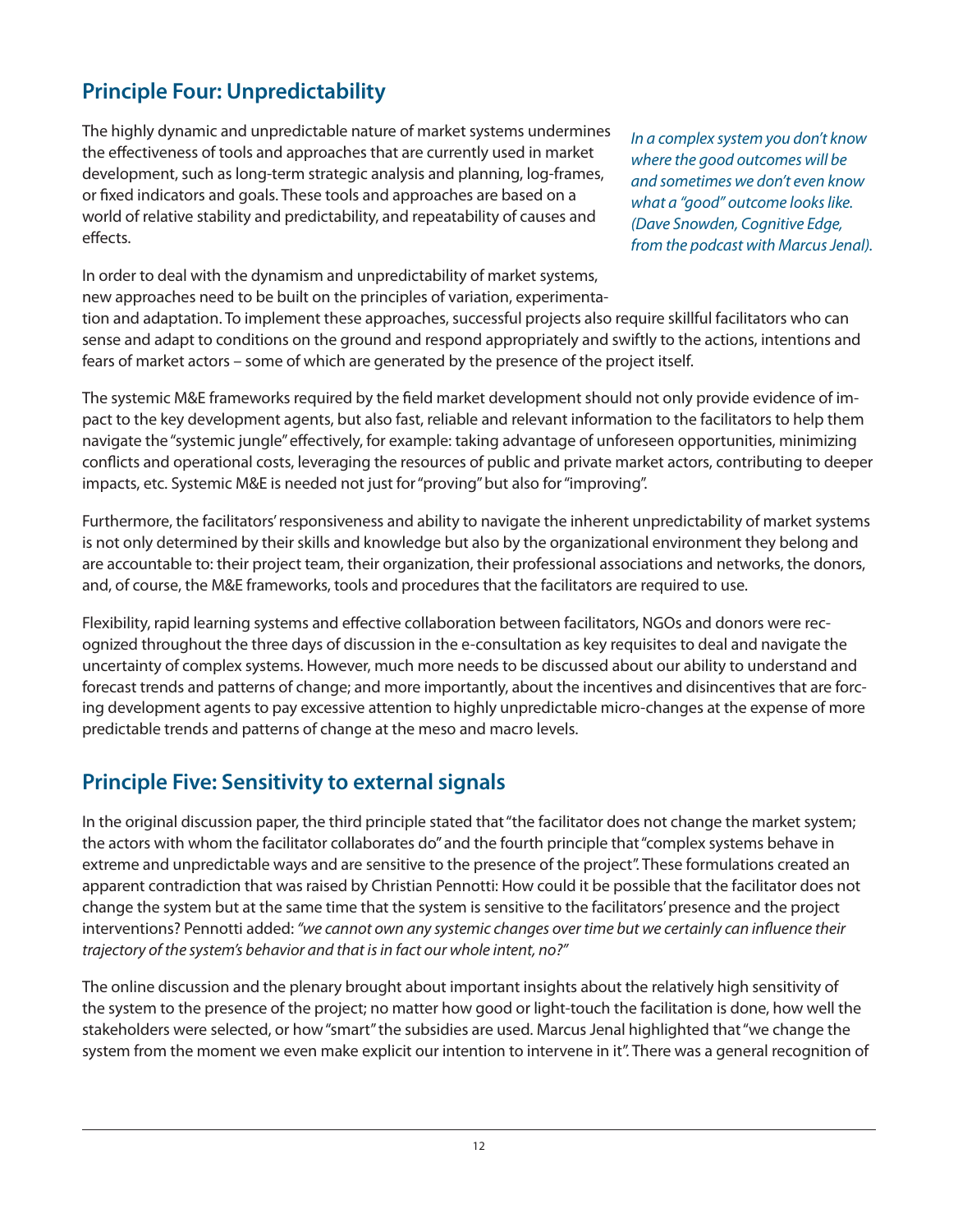how important it is for facilitators to tread carefully and be flexible and nimble.<sup>14</sup>

This principle is a consequence of the fact that market systems are open systems. This is why putting boundaries is –and will always be- an artificial exercise; but a useful and critical one nevertheless. Who is part of the systems and what forces or factors should we take into account are fundamental questions for any facilitator of inclusive markets. The key is to draw boundaries that will contribute to long-term, wide-spread poverty reduction, environmental protection and adaptability of the whole system.

The principle of "sensitivity" should be a permanent reminder of how important it is for facilitators to strive constantly for the elusive ideals of neutrality, adaptability, learning and light-touch intervention. Only through this discipline will facilitators minimize the perturbations on the system.

# **Principle Six: Information deficit**

In his presentation during the opening plenary of the SEEP Annual Conference, Shamim Bodhanya warned us that "[n]o agent can stand outside the system in its full complexity and design a [sustainable and scalable] way forward."<sup>15</sup> No actor –no matter how powerful or well resourced- can know everything about the system at any given point in time. In fact, each actor knows very little about the system when all possible variables are considered in realms that go from the psychological to the macro-economic. The situation is so problematic that we do not even know if there are missing variables that are having important effects on the system: we do not know what we don't know!

According to Bodhanya "[t]his has serious implications for us as designers, strategists, [facilitators, evaluators.] etc. We cannot locate ourselves outside the system; we are always part of the system. If we make the distinction between thinkers and doers, between planners and implementers we are fundamentally wrong. Every one of us is implicated in the outcomes [...] For market facilitators, we must be aware that it is not facilitation of, but facilitation with."

This principle reinforces the need for participation, learning, and flexibility in inclusive market systems policy and practice.

Participation: Effective facilitators must constantly identify and engage the actors that will improve collective understanding of a system to an "operational" level; in other words, solutions that are developed with the system actors have a higher chance to succeed in changing the structure of the system towards higher levels of inclusion, productivity and adaptability.

Learning: The only way to deal with the inevitability of information deficit is by improving the collective ability of the facilitator, the collaborators and their precursor networks to constantly learn from their contexts and from one another faster, and to learn enough about what is required to increase the capacity of the collaborators and their precursor networks to influence the evolutionary trajectory of the system.

Flexibility: not being able to know everything about the system and not knowing what we do not know seem already like insurmountable obstacles for donors, implementers and market actors alike, but things get even harder when this principle is combined with the one of Uncertainty. In such scenario, there is not only lack of information about the system in the present but also about how the system will behave in the future (even in the short-term).

<sup>14.</sup> The discussions led to the splitting of the original principle 4 into the new ones of Uncertainty and Sensitivity that appear in this version.

<sup>15.</sup> Bodhanya's ideas were initially part of the original principle 5 but it made sense to split it into two to accommodate fundamental differences between the ideas of systemic sensitivity and information insufficiency.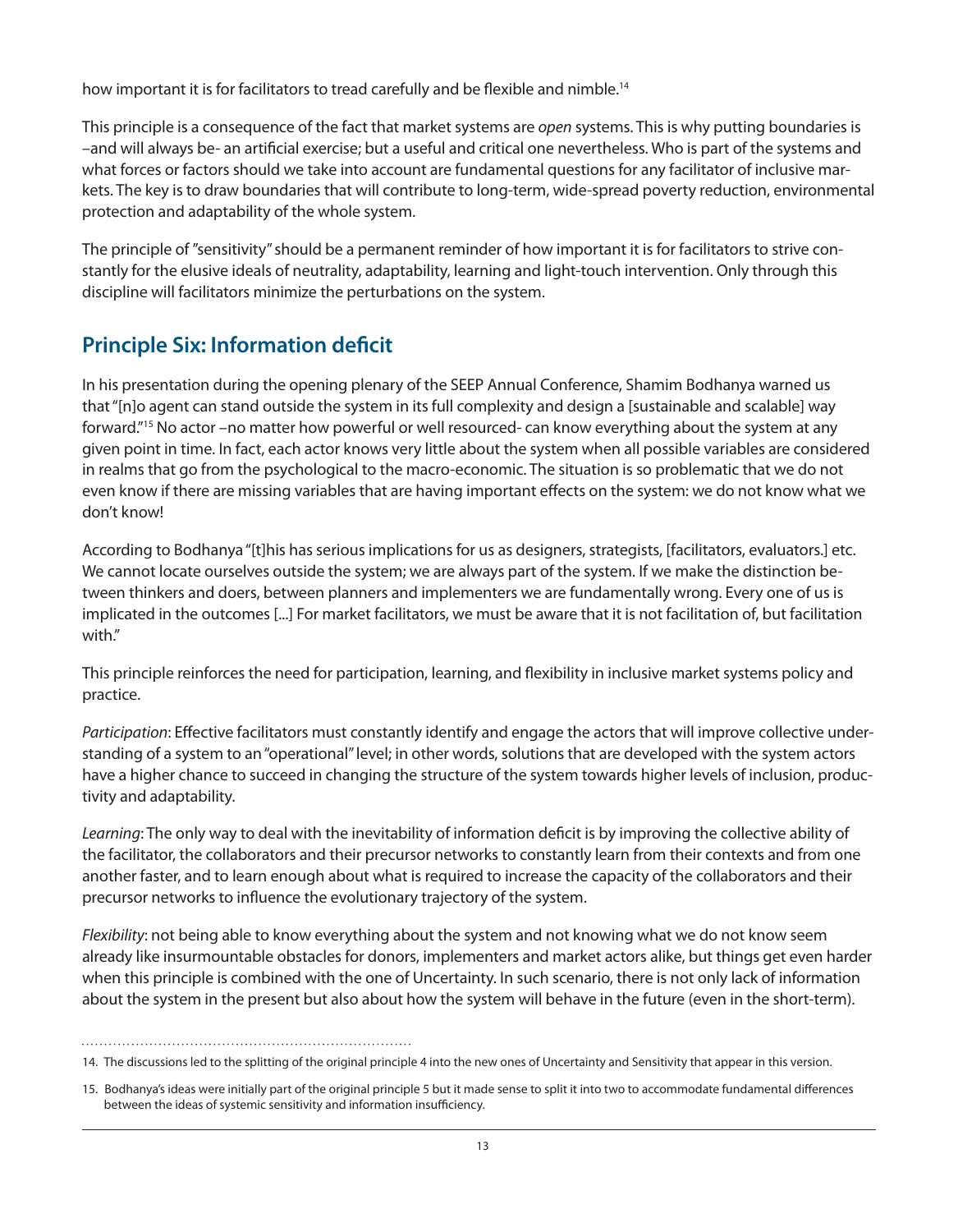The only way to deal with these challenges is through flexible organizations, project teams, project designs and facilitation processes that engage the right actors and create the right conditions for collaborators and their precursor networks to be more flexible. Flexibility in this context depends on the diversity of assets available to the donors, the implementers and the market actors alike, and their ability to deploy and recombine them quick enough to maximize their effects on the evolutionary trajectory of the system.

Note that the principle of "information deficit" is not the same as "information asymmetry" which is already part of the edifice of mainstream economics and contract theory.

# **Principle Seven: Sustainability as adaptability**

As mentioned above, one key aspect of systemic M&E frameworks is the focus on how the facilitators are influencing the performance of precursor networks and how these networks are moving the system towards a desirable horizon of more inclusion, productivity and efficiency. Additionally, it is important to assess if the system is building up the necessary conditions to avoid or minimize future shocks and benefit from new trends whilst staying inclusive, productive and efficient.

Predicting how a market system will react to a shock is practically impossible, no matter how much computational power or how much information we have about its past behavior. It is, however, possible to assess if a system is becoming more or less adaptable – and therefore more sustainable. A better understanding of how a market system builds up and maintains resilience and adaptability would provide important information to design appropriate systemic M&E frameworks. In other words, M&E frameworks that pay attention to the structures, dynamics and parameters which would in turn allow development agents to assess trends towards more or less sustainability.

Regarding this principle, Markus Kupper wrote during the e-consultation that "adaptability may designate in general that any market system is flexible" and then referred to his experiences in Katalyst where they "define the stages adoption, adaptation, expansion and response (by other than market actors involved in the core transactions)." He continued saying that "the dimension [of] sustainability is linked with expansion and response. This considers that it is not sufficient for a fundamental market change, if a small number of partners of a project is adopting (or adapting) a change."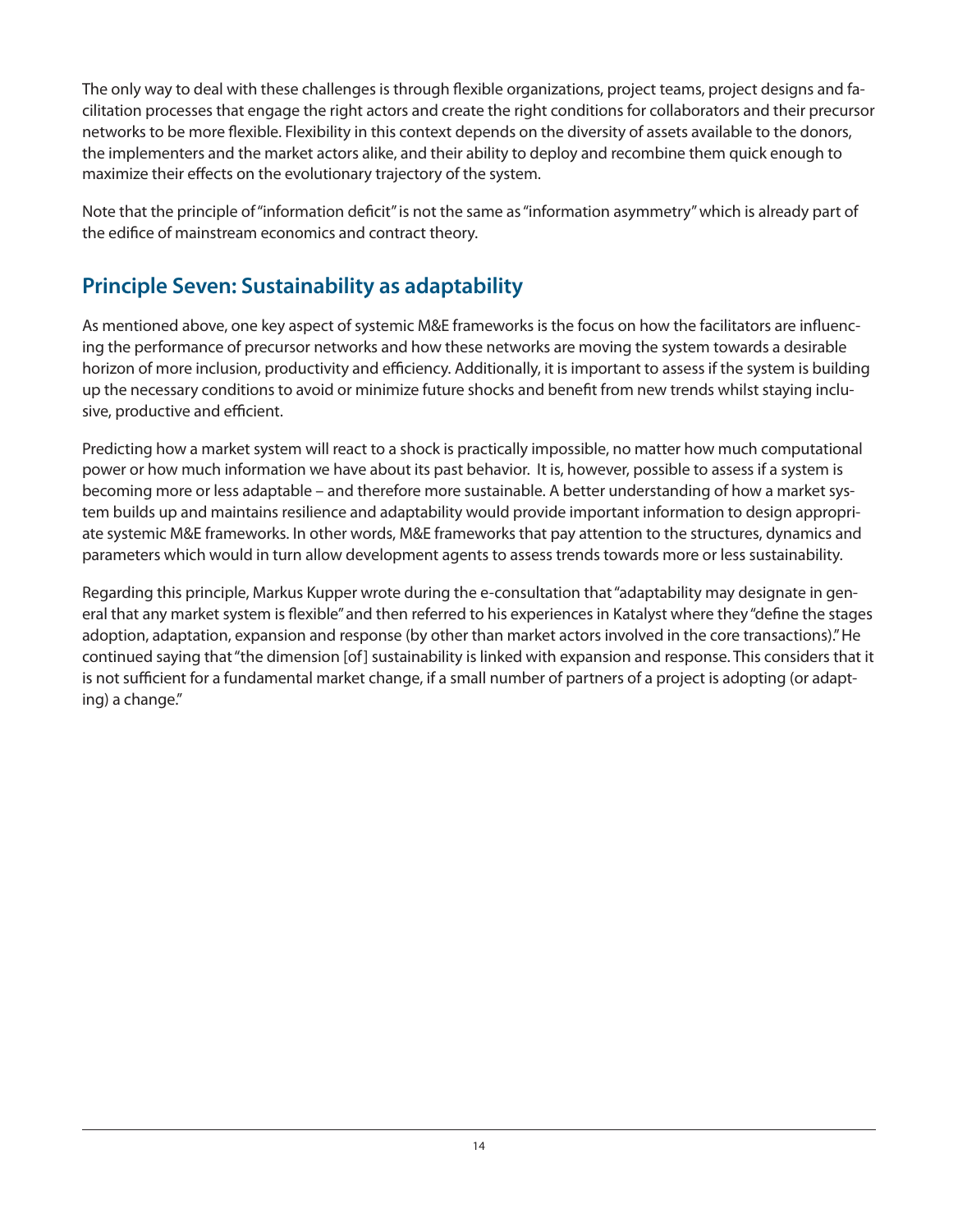# **Conclusions**

This paper introduced three issues that were brought up consistently by market development practitioners in various discussions. Through further discussions, an online webinar, and a plenary session in the SEEP Annual Conference 2012,

## We need a change of paradigm

The discussions reinforced the validity and relevance of the three issues or challenges that inclusive market development practitioners face today, namely:

- Excessive focus on our (the project's) direct effects on the poor
- • Excessive focus on extraction of information and accountability to the donors
- Sustainability understood as longevity of our (the project's) legacy

Rather than small adaptations to current M&E thinking and practices, those three issues call for a radical rethink of the dominant M&E paradigm. Indeed, the current paradigm was built upon the illusion that we can control the evolution of complex socioeconomic systems (such as markets) and therefore, must be replaced by one that embraces their complex, open and adaptive nature. Such paradigm change will not only have deep repercussions on how we monitor, evaluate and learn in our projects but also on how we design and implement them.

On the other hand, the discussions also reiterated the importance of avoiding seeing complexity as yet another panacea or silver bullet, but as a very important "lens" to make more appropriate simplifications and models, obtain more and new useful insights about the systems we work with and increase the effectiveness and efficiency of our work as facilitators of inclusive market systems. The adoption of complexity should not lead us to ignore the other useful "lenses" or approaches such as facilitation, participation, game theory, anthropology, sociology, behavioral economics, political economy, etc.

However, one overarching idea that seems to withstand the test of ongoing debate and is seen by most discussants as fundamental to effective market development practice is that of systems.<sup>16</sup> This idea is not new to development but, thanks to conceptual and technological developments in the field of complexity and computer sciences, it is becoming a more structured, measurable and formalized field.

## We are converging around a set of principles to design and use systemic M&E frameworks

The discussions are also helping the participants to converge around a set of principles that could be used to design and use systemic M&E frameworks that respond to local contexts and needs, namely:

- • Indirectness of impact
- Depth of impact
- • Network-driven change
- • Unpredictability
- Sensitivity to external signals
- • Information deficit
- • Sustainability as adaptability

<sup>16.</sup> Complexity and systems are not equivalent or inseparable. There are systems that are not complex, adaptive or open; for example a mechanical watch.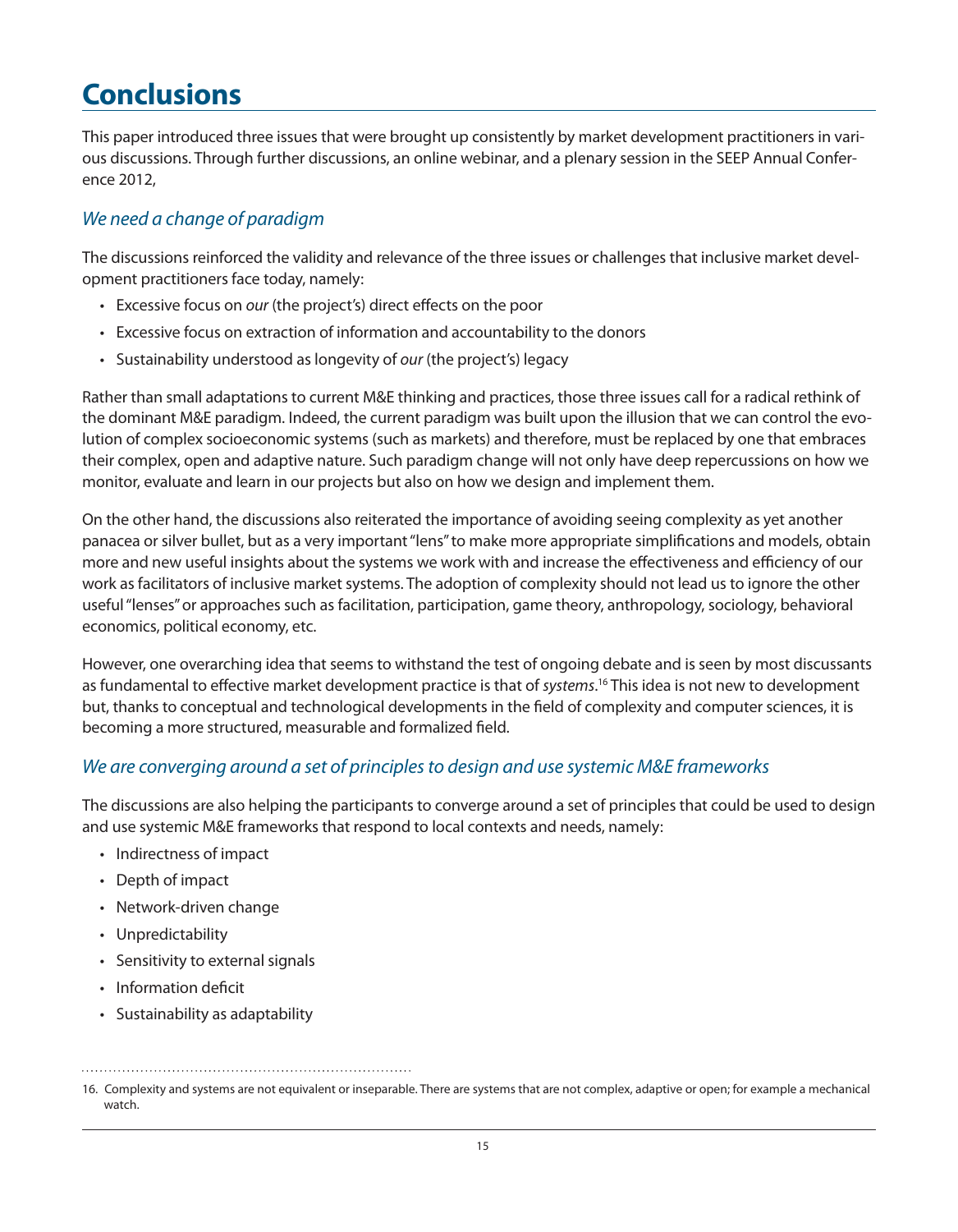It is probable that, as the conversation moves forward, we will continue to improve, adjust and enhance them.

The adoption of such principles is not without its technical challenges for NGOs, donors and even market actors. These challenges range from the articulation and graphic representation of key concepts to sustained changes in behavior and organizational culture; and the design and management of fast and adaptive learning, communication and collaboration systems.

Both practitioners and representatives of donor agencies agreed that more flexibility to implement projects using a facilitation approach and adaptation to local contexts through continuous learning is needed. Strict, cumbersome or bureaucratic requirements for accountability of direct benefits on the "poor" inhibit projects from leveraging unexpected or hidden resources within the system or from responding to unique windows of opportunity that remain open for very short periods of time. Projects are restricted by strategic planning and strong incentives to force the production of outputs and outcomes that match predefined, static goals while the market systems they are trying to influence keep on changing.

## Possible ways forward

Based on the discussions with the practitioners and taking the seven principles as a guideline, we propose for each of the three issues a possible way forward. These should be seen as basis for discussion, not as a prescription of any kind.

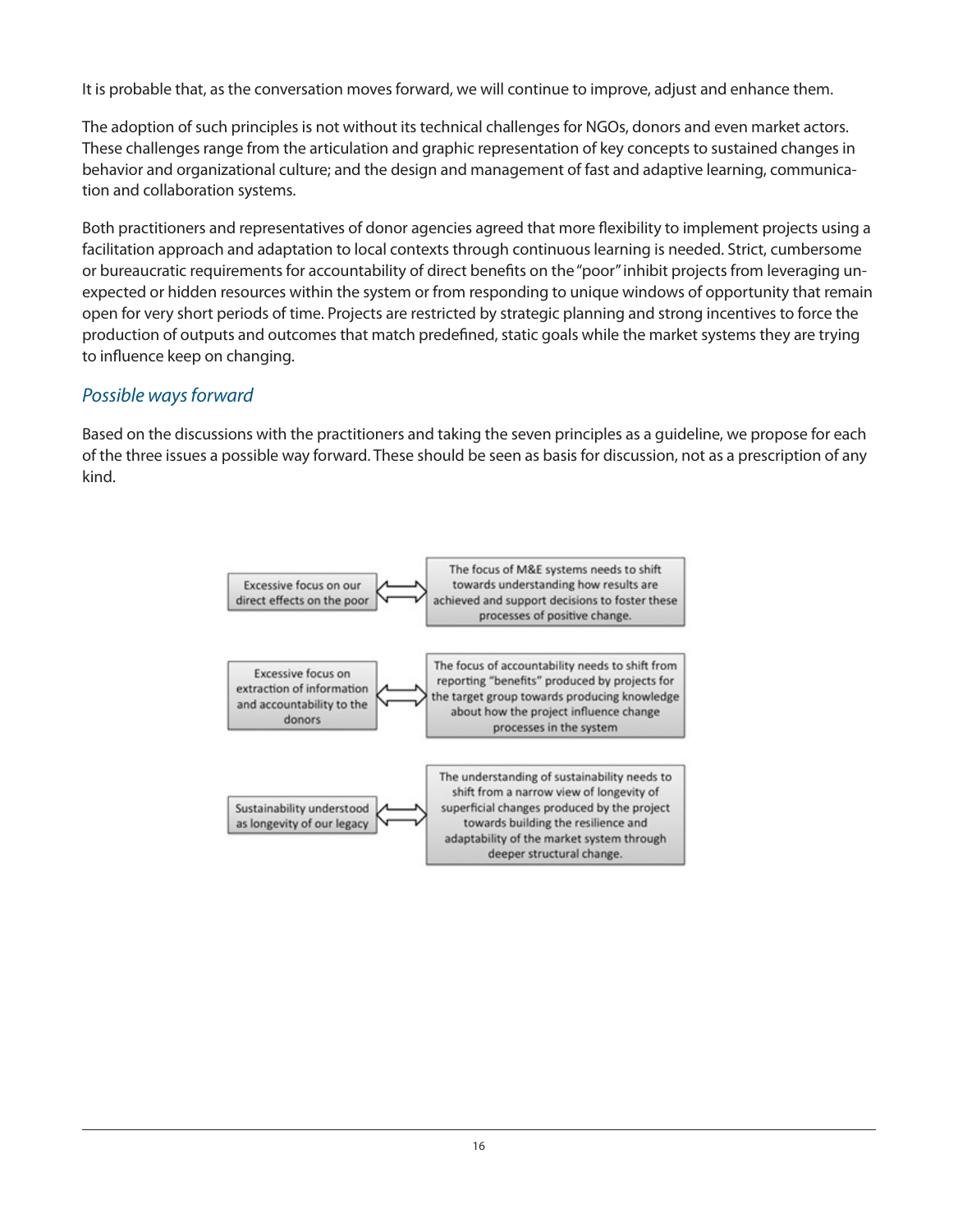## We are realizing that the biggest obstacles are political, not technical

Despite the technical challenges, there is a wealth of tools and techniques that can be adopted or modified with relative ease to overcome them. From mainstream or time-tested techniques such as rapid appraisal, community asset mapping, participatory video and storytelling, Most Significant Change, scenario planning, and participatory monitoring, to more recent adaptations or even brand new approaches, tools and techniques that incorporate different aspects of complexity and systems thinking, such as Cynefin framework, Sense Maker, Participatory Market System Mapping, circular dialogues, strategic area assessment, outcome mapping, Systemic Insight, etc.<sup>17</sup>

The adaptation, creation, combination and testing of tools and techniques to do systemic M&E effectively may be a tricky (and exciting) prospect in some cases but this is not the real challenge. The real challenge is political.

The aid industry, even the part of it that is allegedly working on sustainable development, has evolved for six decades upon the paradigm of poverty as a problem that the developed countries can fix, provided that there is enough expertise, technology and money. The values, incentives, institutions, frameworks, tools and techniques that keep it going are strong, reinforce themselves, and are deeply rooted in the minds of those who run it and those who receive its "benefits".

A key insight coming out of the discussions captured in this paper is that in order for the new systemic paradigm to be embraced by the aid industry, we need to strike an acceptable balance between accountability on one side and flexibility and quick response on the other. The fast-changing, uncertain and complex nature of market systems cannot become an excuse for lack of accountability. Within the context of this political challenge, perhaps the most important contribution of systemic M&E frameworks is to demonstrate that it is possible to be accountable whilst monitoring and measuring the changes that really matter. Alongside this demonstration, we also need to work to make sure that donors, practitioners and even the public opinion (the tax payers) are prepared to:

- • let go of the obsession of establishing detailed causal links between project activities and changes in the broad market system
- put more emphasis on the inference or forecasting of the likelihood of impact of project interventions on the evolutionary path of the system
- • accept that no matter how much time, expertise and money there is available, it will never be possible to acquire complete information about the system
- • accept that it is not necessary to have complete information about the system to infer impacts that development projects are likely to have on it
- accept compromise among a wide range of perspectives, knowledge and needs; in other words, embrace optimal solutions that make sense for the stakeholders who will have to live with them, even if that means letting go of the best solutions that make sense only to the donors and NGO experts

The adoption of a systemic paradigm is already taking place in different geographic and institutional corners all over the world. However, a global set of conversations and activities to bring together practitioners, donors, academics and entrepreneurs working to make market systems more inclusive, efficient and productive is not only necessary but urgent. The Systemic M&E initiative is an attempt to do this.

<sup>17.</sup> The following links take you to webpages where you can find more information about some of the mentioned approaches, tools and techniques: Systems Concepts in Action by Williams and Hummelbrunner; Systemic Action Research by Danny Burns; PMSD and market mapping by Practical Action, Systemic Insight by Mesopartner and Cynefin and Sense Maker by Dave Snowden.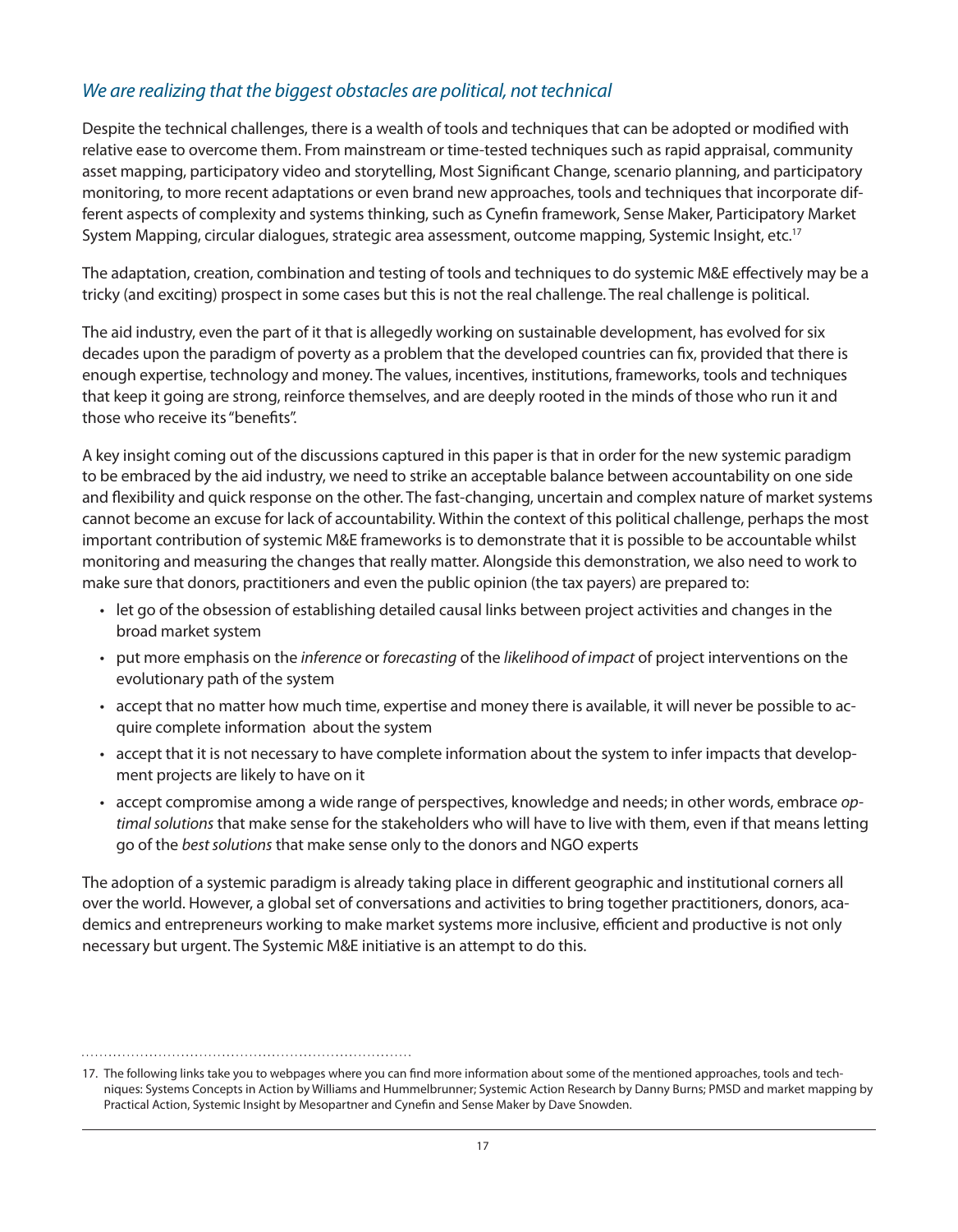## This is just the beginning

This paper is a synthesis of the voices of MaFI members and several other experts who have been sharing their knowledge, experiences and questions since 2009.<sup>18</sup> It also includes ideas and proposals from the authors to move the conversation forward, spur debate and inspire the readers to use the principles above to build their own systemic M&E frameworks.<sup>19</sup>

The journey is far from over. There are discussants who disagree with some of the ideas proposed here or find it hard to grasp their practical applications. This is not only acceptable but healthy and desirable.

- • The ideas in this paper will continue to evolve as we move forward in a process that will be long and hard at times, but fertile and worthwhile. The discussions so far are giving us clues about where to go and what needs to be done; some proposals are:
- • Continue reflecting about the ideas in this paper to improve them, clarify them and increase the agreement around them.
- • Document examples where the principles and ideas proposed in this paper are making a real difference in our ability to monitor and adapt to change and assess the impacts of our interventions.
- • Create opportunities for practitioners, managers, and staff of donor organizations to build their capacity in the concepts of complexity and systems thinking and their application in international development.
- Engage in long-term collaboration with organizations who are willing to pilot some of these principles and ideas to tackle technical challenges and demonstrate that operational, user-friendly and accountable systemic M&E frameworks are possible.

<sup>18.</sup> The opinions shared by the participants during this process may not reflect those of their organizations.

<sup>19.</sup> Any mistakes in the interpretation of ideas expressed by the participants are the sole responsibility of the authors.